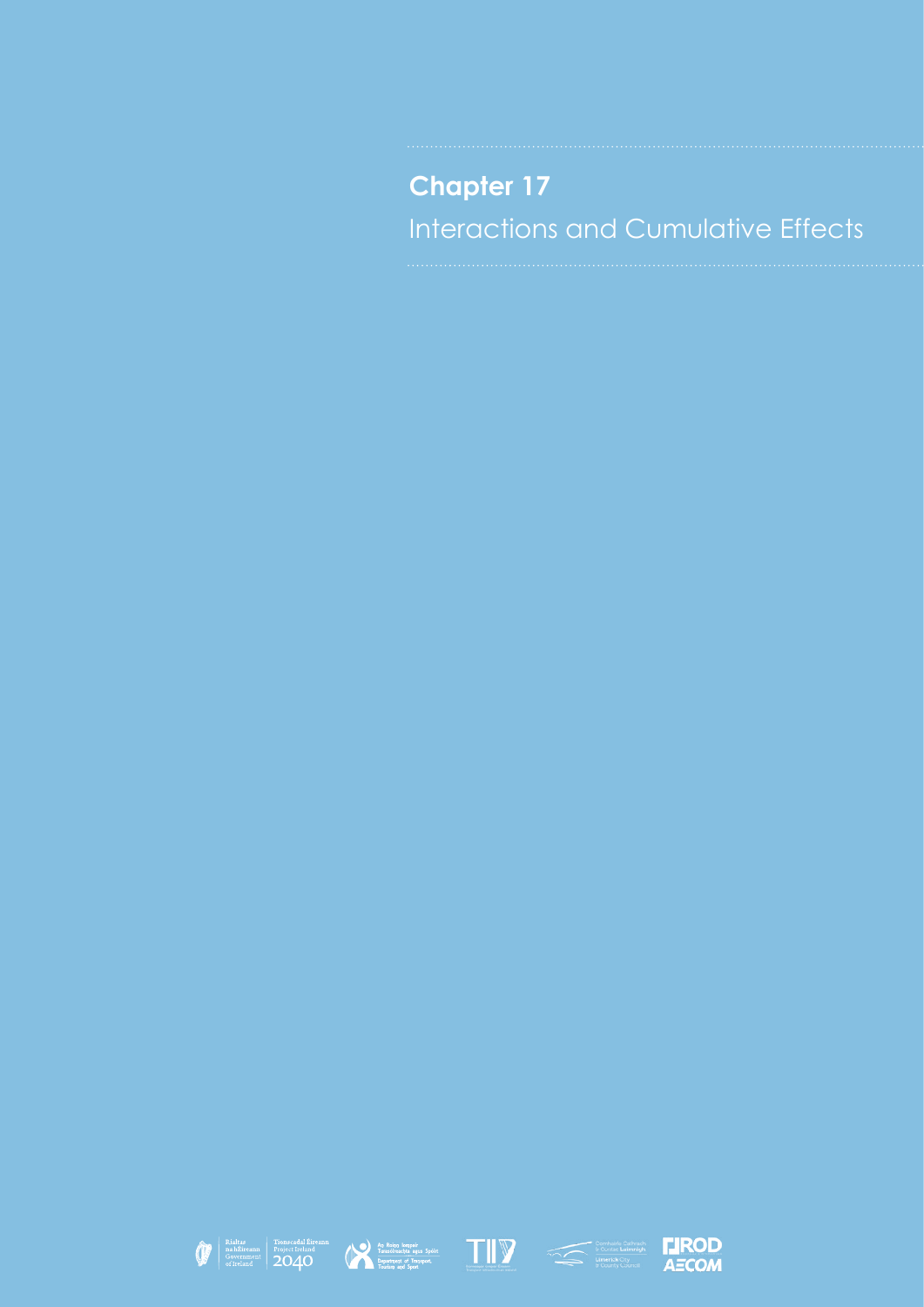# **Chapter 17 Interactions and Cumulative Effects**

# **17.1 Introduction**

In addition to the assessment of impacts on individual topics presented in the previous chapters of this Environmental Impact Assessment Report (EIAR), the interactions between these factors have also been considered. In addition, the cumulative effects of the proposed development with those of previous developments and developments for which planning authorisation has been received and development objectives in the development plans for the areas through which the development is proposed to run, have been assessed and are described in this chapter.

# **17.2 Methodology**

# **17.2.1 Interactions**

The determination of interactions was facilitated through an iterative design process that included the holding of a series of workshops, where all designers, environmental specialists and technical specialists discussed their particular topic, the evolving road development and their interactions in detail. The workshops were carried out at several key stages throughout the design process. This allowed for dynamic interaction between all parties/topics. Furthermore, there were several sub-group meetings between designers and small groups of specialists where strong interrelationships exist – e.g. between the designers, biodiversity, hydrology and hydrogeology specialists and between designers, landscape, and biodiversity specialists. In addition, the process was informed by extensive consultation with land and property owners, statutory and non-statutory consultees. Where a potential exists for interaction between two or more environmental topics, the relevant specialists have taken these into account when making their assessment and, where necessary, mitigation measures have been proposed.

# **17.2.2 Cumulative Effects**

In assessing cumulative effects, the following were the principal sources consulted:

- Limerick City and County Council (Planning and Roads Sections);
- Clare County Council (Planning and Roads Sections);
- An Bord Pleanála Website;
- Web search for windfarm developments in County Limerick;
- Web search for major infrastructure developments in County Limerick;
- Limerick County Development Plan 2010-2016 (As Extended);
- Relevant Local Area Plans;
- National Planning Framework;
- Inland Fisheries Ireland (IFI) website; and
- Coillte website.

The search identified a number of proposed and existing large-scale developments within 10km of the proposed road development, as discussed in Section 17.4.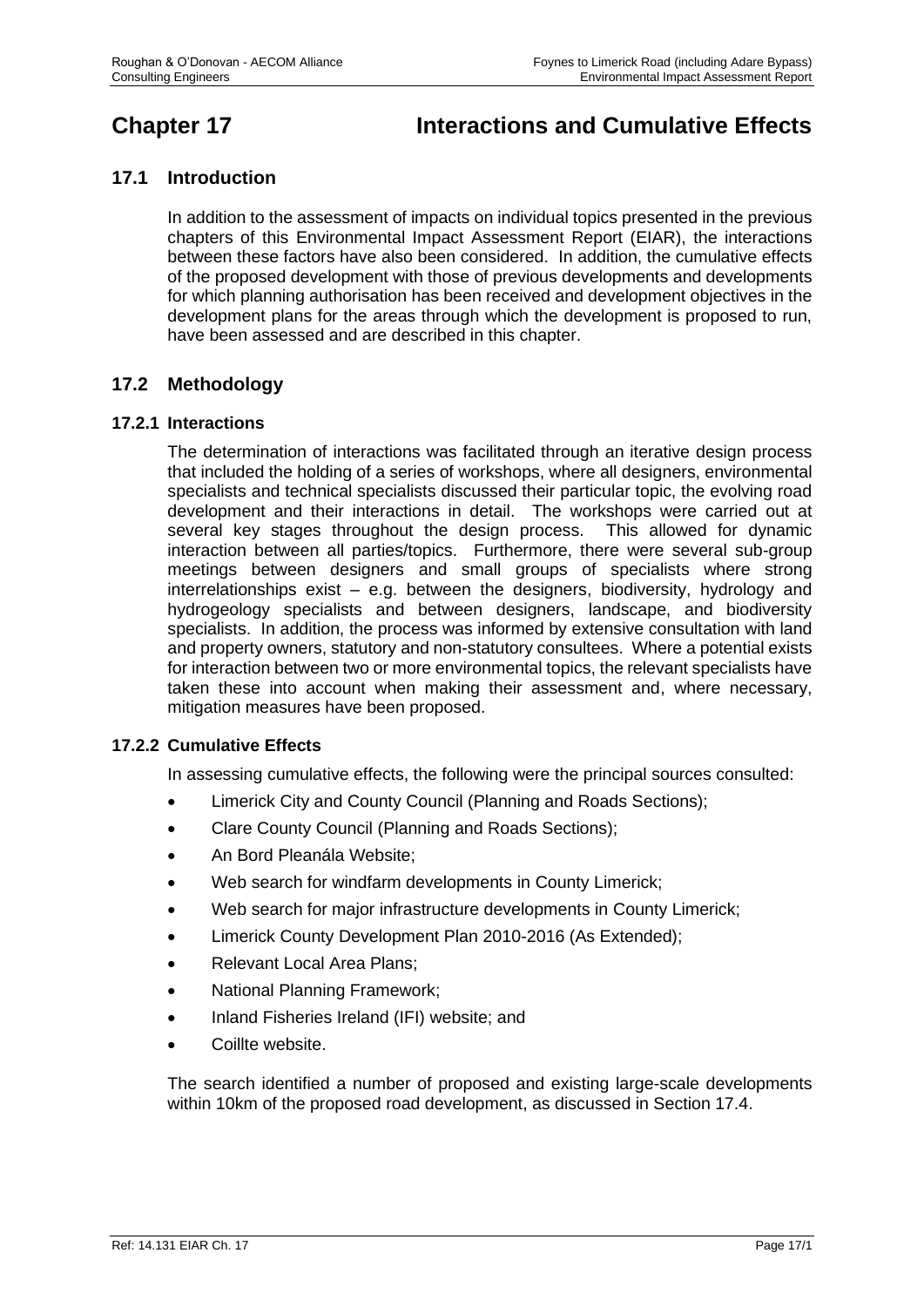# **17.3 Interactions**

Interactions relate to the interactions /interrelations between the impacts and proposed mitigation for one discipline with another associated discipline. An example of this would be the provision of noise barriers to mitigate the impacts of noise on the surrounding environment which could then have a negative impact in terms of landscape and visual impact.

The impacts and the mitigation provided have been considered by all disciplines to ensure all the potential interactions have been fully considered within this EIAR. Table 17.1 shows the principal interrelationships/ interactions identified for the proposed road development and these are described below.

| Receptor<br><b>Activity</b>                                              | Population and<br>Human Health | Biodiversity | Soils & Geology | Hydrogeology | Hydrology    | Landscape    | Noise & Vibration | Air Quality & Climate | Archaeology,<br>Architecture &<br><b>Cultural Horitan</b> | Land - Agriculture<br><b>Material Assets &amp;</b> | Material Assets &<br>Land - Non-<br><b>Agriculture</b> |
|--------------------------------------------------------------------------|--------------------------------|--------------|-----------------|--------------|--------------|--------------|-------------------|-----------------------|-----------------------------------------------------------|----------------------------------------------------|--------------------------------------------------------|
| <b>Population &amp;</b><br><b>Human Health</b>                           |                                |              |                 |              |              |              |                   |                       |                                                           |                                                    |                                                        |
| <b>Biodiversity</b>                                                      | $\checkmark$                   |              | $\checkmark$    | $\checkmark$ | $\checkmark$ | $\checkmark$ | $\checkmark$      | $\checkmark$          |                                                           | $\checkmark$                                       | $\checkmark$                                           |
| Soils & Geology                                                          | $\checkmark$                   | $\checkmark$ |                 | ✓            | $\checkmark$ | $\checkmark$ | $\checkmark$      | $\checkmark$          | $\checkmark$                                              | $\checkmark$                                       | $\checkmark$                                           |
| Hydrogeology                                                             | $\checkmark$                   | $\checkmark$ |                 |              | $\checkmark$ |              |                   |                       |                                                           | $\checkmark$                                       | $\checkmark$                                           |
| <b>Hydrology</b>                                                         | $\checkmark$                   | $\checkmark$ |                 |              |              |              |                   |                       |                                                           | $\checkmark$                                       |                                                        |
| Landscape                                                                | $\checkmark$                   | $\checkmark$ |                 |              |              |              | $\checkmark$      |                       | $\checkmark$                                              | $\checkmark$                                       | $\checkmark$                                           |
| Noise &<br><b>Vibration</b>                                              | $\checkmark$                   | $\checkmark$ |                 |              |              | $\checkmark$ |                   |                       | $\checkmark$                                              | $\checkmark$                                       | $\checkmark$                                           |
| <b>Air Quality &amp;</b><br><b>Climate</b>                               | $\checkmark$                   | $\checkmark$ | $\checkmark$    |              |              |              |                   |                       |                                                           |                                                    | $\checkmark$                                           |
| Archaeology,<br><b>Architecture &amp;</b><br><b>Cultural</b><br>Heritage | ✓                              |              | $\checkmark$    |              |              |              |                   |                       |                                                           |                                                    |                                                        |
| <b>Material Assets</b><br>& Land -<br><b>Agriculture</b>                 | $\checkmark$                   |              |                 |              |              |              |                   |                       |                                                           |                                                    |                                                        |
| <b>Material Assets</b><br>& Land - Non-<br><b>Agriculture</b>            | $\checkmark$                   |              |                 |              |              |              |                   |                       |                                                           |                                                    |                                                        |

**Table 17.1 Matrix to Summarise Key Inter-relationships**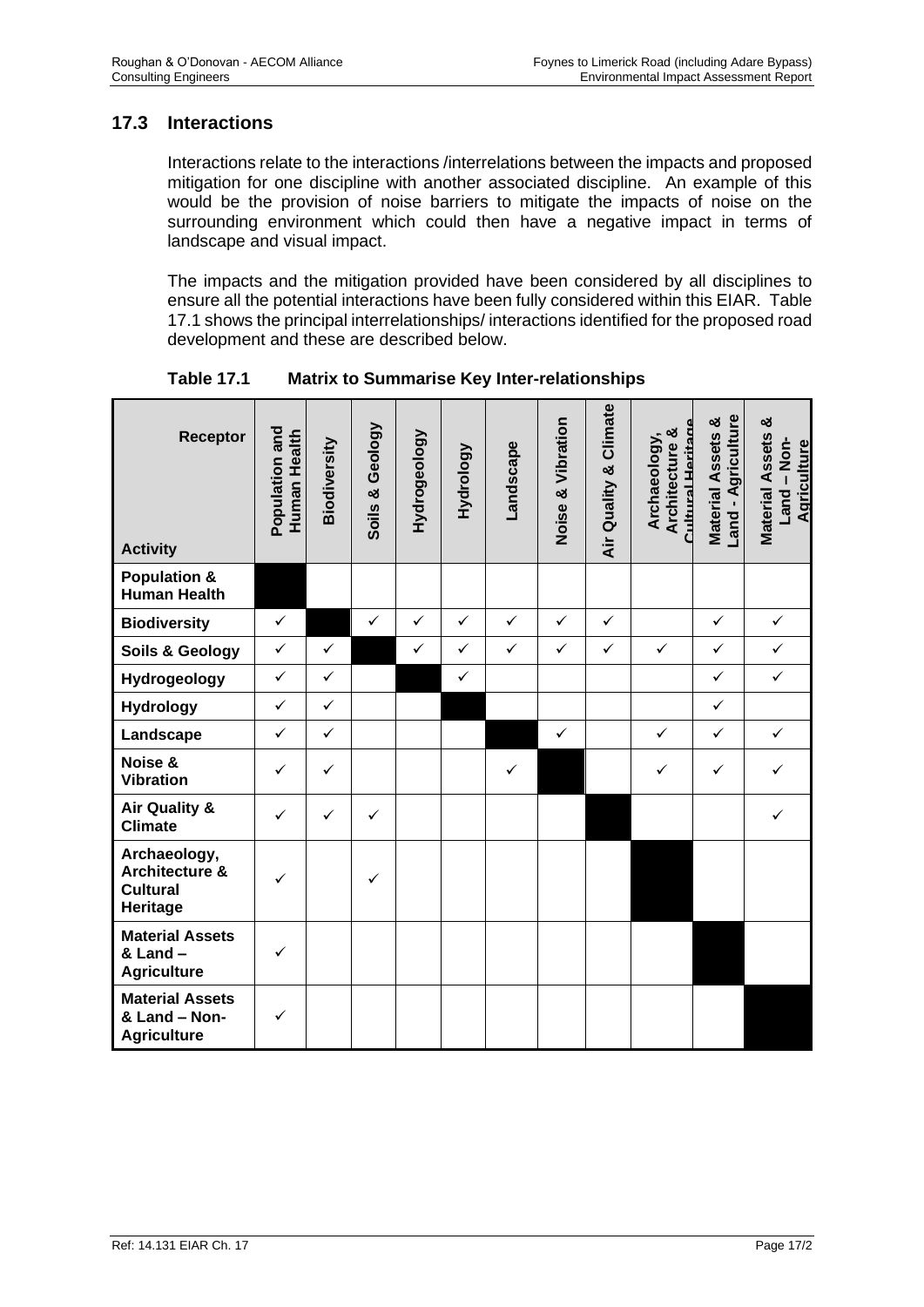# **17.3.1 Biodiversity Interactions**

Biodiversity will interact / or interrelate with the following:

#### **Population and Human Health**

Increased biodiversity is linked with quality of life of those living in the receiving environment. Screen planting and landscape mitigation measures will improve the views of residents and road users having a positive impact.

#### **Soils and Geology**

The presence of Invasive Alien Species (IAS) impacts on the movement and treatment of soils during the construction phase. Measures for managing Invasive Species have been included into the EOP (see Appendix 4.1). Interactions between Biodiversity and Soils are not likely to arise during operation stage.

#### **Hydrogeology**

The removal of vegetation and changes in ground level or drainage associated with the proposed road development could impact on site run-off levels, having indirect impacts such as drawdown or alteration of the existing hydrological regime during construction and / or operation. Consideration has been given to maintaining existing hydro-geological conditions in the vicinity of the proposed road development to avoid impacting on wetland habitats.

#### **Hydrology**

The diversion of a number of streams or watercourses are proposed as part of the proposed road development. Where these occur, mitigation measures have been proposed in the Biodiversity Chapter to ensure that the construction of the diversion will not negatively affect the ecology of the watercourse in question and that the existing flow regime will be maintained so as not to impact on the biodiversity of the watercourse during construction or operation.

#### **Landscape**

Proposed biodiversity mitigation measures will have a positive impact on the landscape. Biodiversity mitigation will include additional planting and the connectivity of severed treelines and / or hedgerows and linking existing habitat to faunal passages along the proposed road development. Landscape design along the proposed road development will also serve to void the potential for barn owl mortality as a result of vehicle collisions. These measures have been incorporated into the Landscape drawings within Volume 3 of the EIAR which have been developed by the project ecologist and landscape architect in combination.

#### **Material Assets and Land: Agriculture**

Proposed biodiversity mitigation measures such as additional planting will have positive impacts on Material Assets and Land – Agriculture through the planting of replacement hedgerows and additional planting, providing screening for animals during the operation stage.

#### **Material Assets and Land: Non-Agriculture**

Proposed biodiversity mitigation measures such as additional planting will have positive impacts on Material Assets and Land Non-Agriculture through additional planting, enhancing the landscape for properties.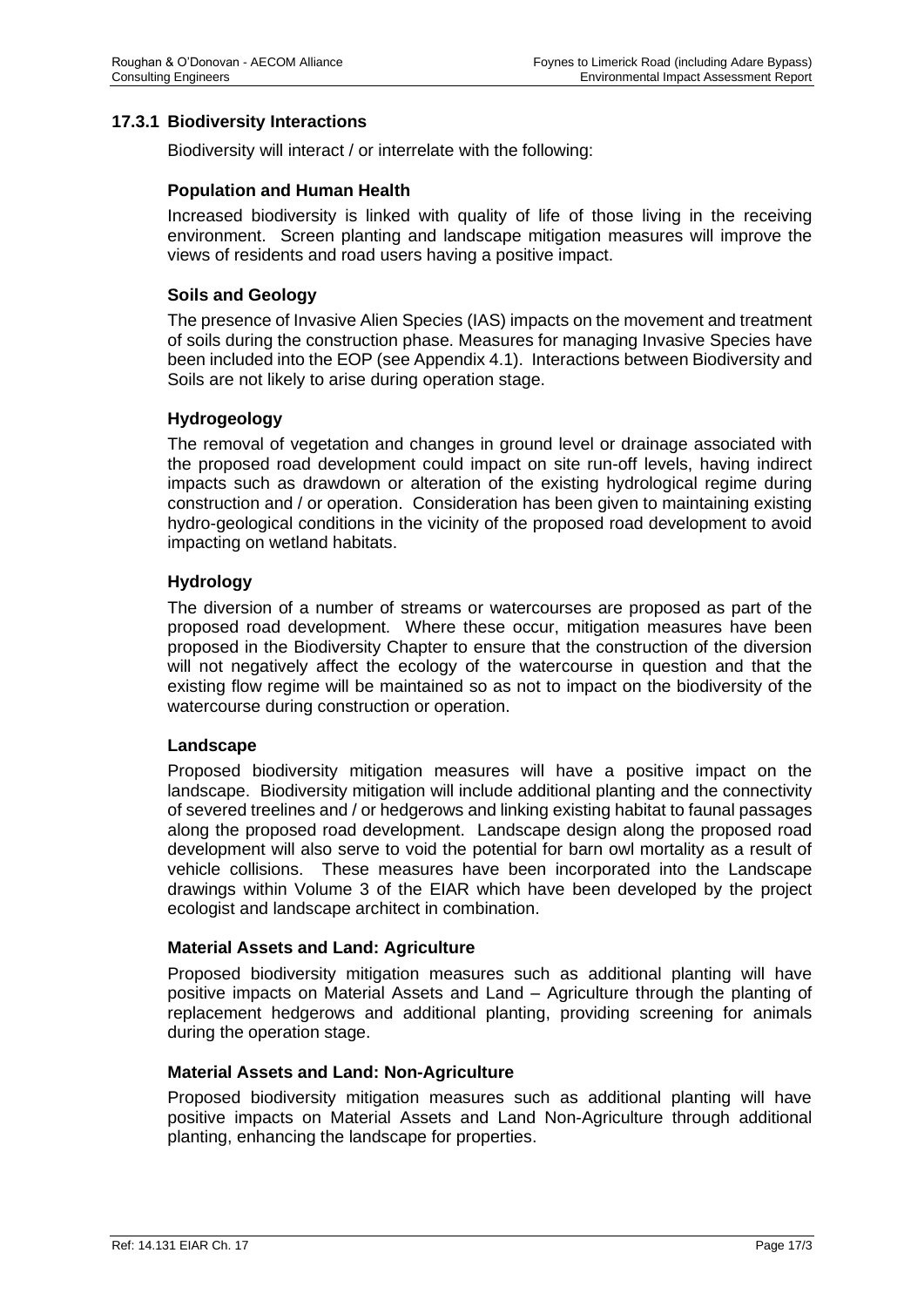# **17.3.2 Soils and Geology Interactions**

Soils and Geology will interact / or interrelate with the following:

#### **Population and Human Health**

The removal and excavation of soils and rocks will result in noise and vibration and air quality impacts during construction phase. These impacts have been assessed in chapters 12 and 13 and with the implementation of the mitigation measures outlined, interactions will be short term and will not be significant. As a result of a net earthworks fill deficit, the construction of the proposed development will require the importation of approx. 1.3 million  $m<sup>3</sup>$  of material, to be supplied from quarries in the region. While this will result in a slight to moderate, negative impact on soils and geology in the study area, it will also give rise to significant positive economic benefits for the businesses in question.

#### **Biodiversity**

All construction works involving the movement of soils will consider the identified locations of Invasive Alien Species. A management plan for invasive species has been included in the EOP and will be implemented by the contractor.

#### **Hydrogeology**

The interaction of soils and geology and hydrogeology is considered significant as deep cuttings have the potential to affect ground water sources including wells and water supplies. Impacts have been assessed as part of chapters 08: Soils and Geology and Chapter 10: Hydrogeology and mitigation measures have been developed in Chapter 9 Hydrogeology to accommodate for any impacts to hydrogeological sources due to the excavation of soil and rock.

#### **Hydrology**

The excavation of soils and rock across the proposed road development has the potential to impact on the hydrology of the area. The design of the road drainage will ensure that existing conditions are not affected. The drainage design and mitigation measures have been developed as described in Chapter 10 Hydrology.

#### **Landscape**

The proposed earthworks will affect the landscape of the surrounding area. The proposed change in landform and the visual effects have been taken into account in the design of the proposed development and mitigation measures have been incorporated into the design. The impact of earthworks is assessed fully in Chapter 11: Landscape & Visual Analysis of this EIAR.

#### **Noise & Vibration**

The interaction between soils and geology and Noise and Vibration is considered significant during the construction stage. The excavation and movement of soils and rock have the potential to cause noise and vibration impacts and have been assessed in Chapter 12 Noise and Vibration. Mitigation measures have been put in place to limit working hours and noise levels associated with blasting and soil and rock excavation along the proposed road development.

#### **Air Quality and Climate**

Soils and Geology is likely to have significant interactions with Air Quality and Climate. The movement of soil during the construction phase has potential to result in the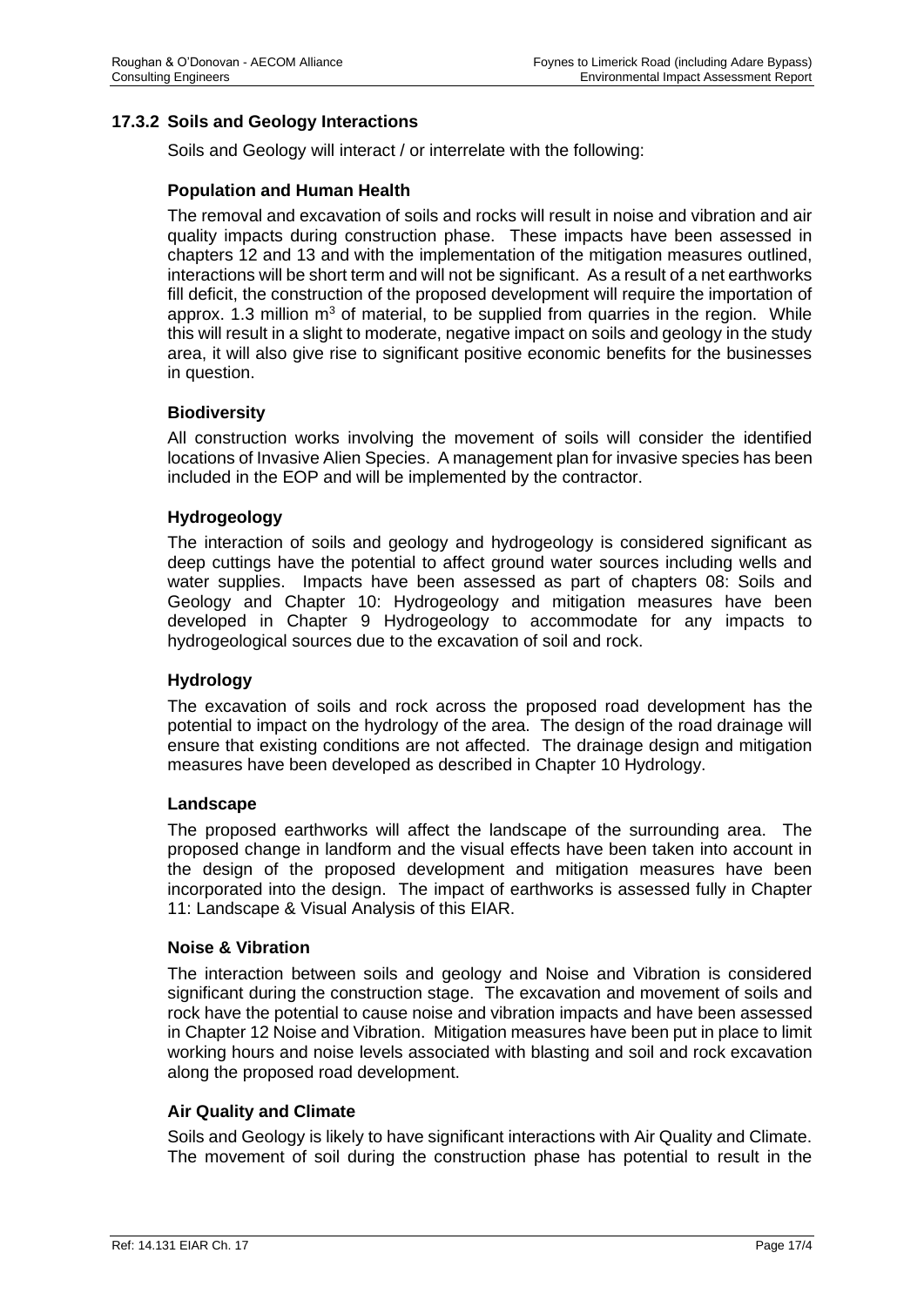release of airborne dust particles. Mitigation measures are provided in Chapter 13 Air Quality and Climate to ensure appropriate actions are taken to prevent such impacts.

# **Archaeology, Architecture and Cultural Heritage**

The disturbance of soil during the construction phase of the proposed development has the potential to undercover archaeological finds. A programme of archaeological test excavations will be carried out within the lands made available (LMA) for construction of the proposed road development prior to construction going ahead and a Project Archaeologist will be assigned to the construction phase. Further mitigation measures are detailed in Chapter 14 Archaeology, Architecture and Cultural Heritage.

# **Material Assets and Land – Agriculture**

The movement of soils and rock excavation will result in noise and vibration levels which may affect neighbouring livestock. Therefore, significant interactions may occur between Soils and Geology and Material Assets and Land. Impacts associated with this interaction have been assessed however in chapter 15 Material Assets and Land – Agriculture. Good communication between the contractor and adjacent landowners during the construction phase will allow farm animals to be moved, avoiding undue disturbance.

# **Material Assets and Land – Non-Agriculture**

Impacts caused by blasting or rock cutting techniques has the potential to cause significant interactions between soils and geology and Material Assets and Land – Non-Agriculture. Impacts on residential properties as a result of noise and vibration from soils and geology works have been addressed in Chapter 12 Noise and Vibration. Mitigation measures have been included in both Chapter 16 Material Assets and Land – Non-Agriculture and Chapter 12: Noise and Vibration which include property condition surveys offered for buildings within 150m of blasting works.

# **17.3.3 Hydrogeology Interactions**

Hydrogeology will interact / or interrelate with the following:

# Population **and Human Health**

The potential risk of pollution to groundwater from a spillage event has the potential to contaminate the ground water and subsequently the private water supplies from wells in the locality. Chapter 9 Hydrogeology has assessed the potential impacts on groundwater supplies in terms of yield and chemistry, and mitigation measures are included in chapters 9 Hydrogeology and 10 Hydrology to mitigate impacts on groundwater supplies.

The construction of the proposed road development may result in impacts to the volume of groundwater supplies. Mitigation measures have been put in place to ensure that any groundwater supplies that experience impacts on flow, will be compensated through a replacement well or a connection to the public supply. Therefore, interactions between Hydrogeology and Population and Human Health are not likely.

# **Biodiversity**

A number of groundwater fed ecosystems including fens and turloughs are located in the vicinity of the proposed road development. Impacts on the groundwater in the region could affect the water supply to these sites and there is potential to impact on the biodiversity they support. Impacts to the drainage of the area have been assessed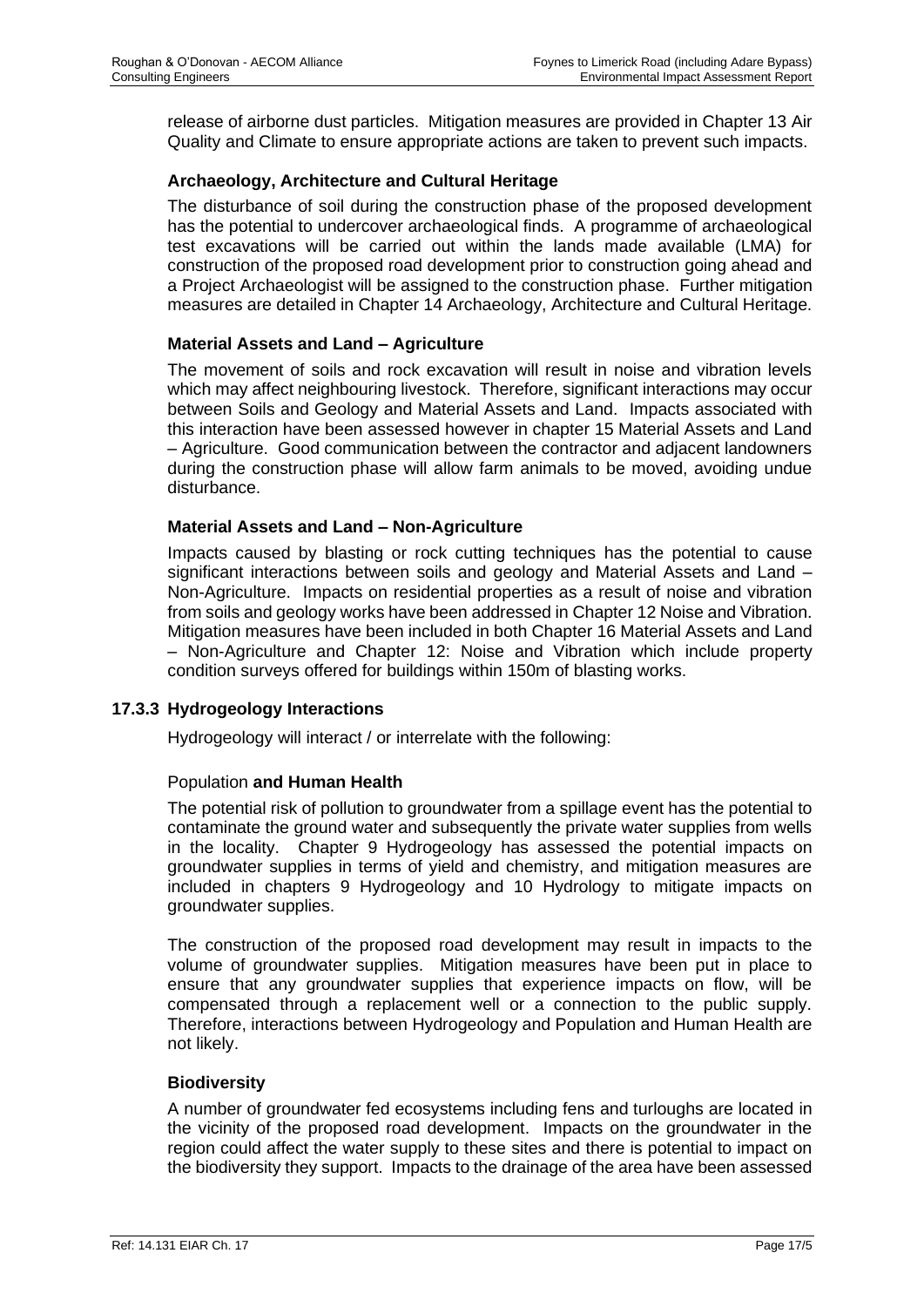in Chapter 09 Hydrogeology and mitigation measures have been put in place to ensure the groundwater system of the area is not disturbed to a level that may affect the local biodiversity. Therefore, significant interactions are not likely between Hydrogeology and Biodiversity.

# **Hydrology**

Potential changes to aquifers or unsaturated zones may result in changes to existing baseflow to watercourses and water quality within the location of the proposed development. Mitigation measures have been implemented in Chapter 09 Hydrogeology to ensure that groundwater flows will be maintained, and that water quality will not be impacted during construction or operational phase. No significant interactions are predicted.

# **Material Assets and Land - Agriculture**

Potential significant interactions could arise as a result of impacts to the hydrogeology of the area as private wells and group water schemes could be affected. Any potential impacts on the hydrogeology of the area could impact on water supplies to agricultural premises. Mitigation measures have been implemented in Chapter 09 Hydrogeology to ensure that groundwater flows will be maintained, and that if any impact to flows occur, a replacement supply will be established through a replacement well or connection to a public supply.

# **Material Assets and Land – Non-Agriculture**

The potential risk of pollution to groundwater from routine run-off could have a resultant impact on water quality and therefore material assets. The proposed drainage system incorporates a range of pollution control features to limit the water quality impact to receiving waters. A sealed road drainage system will also be used to prevent pollutants infiltrating to groundwater in areas of High or Extreme Vulnerability. The likelihood of this interaction has been assessed in Chapter 10 Hydrogeology and mitigation measures have been put in place to ensure water supplies are maintained where possible and that replacement supplies are established where impacts occur.

# **17.3.4 Hydrology Interactions**

Hydrology will interact / or interrelate with the following:

# **Population and Human Health**

The proposed road development and the watercourse crossings have been designed to eliminate the likelihood of significant interactions between Hydrology and Population and Human Health. Structures have been designed to avoid impacts such as flooding in the surrounding area while the drainage system has been designed with mitigation measures to ensure water quality is not impacted by the proposed road development during either construction or operational phase.

# **Biodiversity**

During construction, there is potential for water quality to be impacted through earthworks material or contaminated run-off. This impact on water quality could have impacts on fish and other flora or fauna using the watercourses. Chapter 7 Biodiversity and the Environmental Operating Plan set out mitigation measures to avoid the runoff of contaminants into watercourses during the construction stage to avoid impacts on Biodiversity.

During operation, new road drainage outfalls to watercourses within the area could potentially have a negative impact on water quality in the receiving watercourse,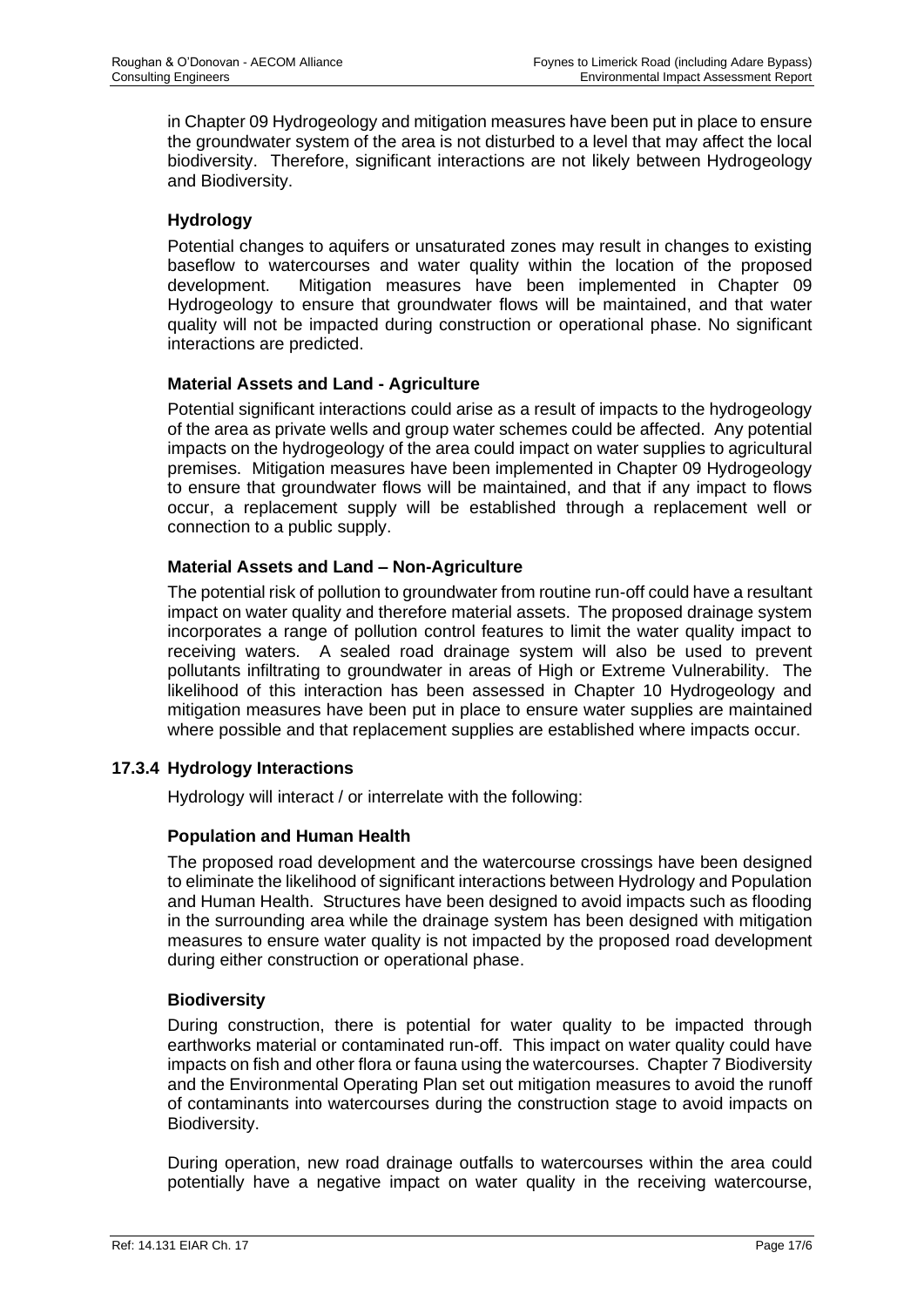causing disruption to aquatic ecology. However, the proposed road drainage system has been designed to avoid or minimise the water quality impact on watercourses by means of appropriate pollution control features for discharge. Positive effects are also likely to arise for biodiversity along the existing N69 route, due to a reduction in traffic along the road. The removal of traffic off a road that is likely to have poor drainage systems, will reduce the risk of pollution to the number of European sites that are crossed by the existing road. While interactions are likely between hydrology and biodiversity, they are not expected to be significant.

# **Material Assets and Land - Agriculture**

Field drainage systems currently in situ will be disturbed and in places impacted by the construction works. These systems will be restored as part of the completed road works. However, there may be temporary impaired drainage in the time between initial disturbance and final reinstatement of such drainage works. In cases where impeded drainage during construction will cause obvious difficulty to a particular landowner, temporary measures will be looked at on a site-specific basis. This may include allowing waters to drain to less critical areas, so as to minimise the impact. Short term interactions are likely between Hydrology and Material Assets and Land – Agriculture, however these interactions will be mitigated where they arise.

# **17.3.5 Landscape Interactions**

Landscape will interact / or interrelate with the following:

# **Population and Human Health**

Interactions between Landscape and Population and Human Health are likely to be significant. Landscape and Visual impacts will occur as a result of the proposed road development and will alter the views and setting of local residents and for local road users. Impacts during construction will be short term, while operational stage impacts will be mitigated through the landscape planting proposed. Along short sections of the road where landscaping is limited, views from the road will provide positive landscape views of County Limerick to road users, enhancing journey experience. Landscape mitigation measures will help mitigate the impacts for those living in the surrounding area through the provision of landscape planting, in addition, landscape features will be incorporated at the entrances to villages and towns along the route to enhance the experience for road users.

# **Biodiversity**

Biodiversity and landscaping are very much interlinked within the landscape. The biodiversity of the landscape is one of the key factors in determining the visual and landscape character of an area, while changes to the landscape can impact on the suitability and connectivity for species. Many key landscape features such as rivers, lakes, trees, woodlands, etc. are also habitats.

The biodiversity and landscape mitigation measures for the operation stage of the proposed development have been designed by both the Landscape Architect and Ecologist, taking into account constraints from other disciplines, e.g. the cultural heritage exclusion zones, noise barriers and some equine constraints. The landscaping measures which are proposed in Figures 11.1 to 11.24 of Volume 3 incorporate the landscape planting which is required to mitigate visual impacts for adjacent properties, and in addition, the mitigation measures required by the biodiversity chapter, such as connectivity planting to direct species towards underpasses, or planting to prevent foraging by certain species, e.g. planting scrub instead of grass on roadside spaces to make the area unsuitable for Barn Owl. The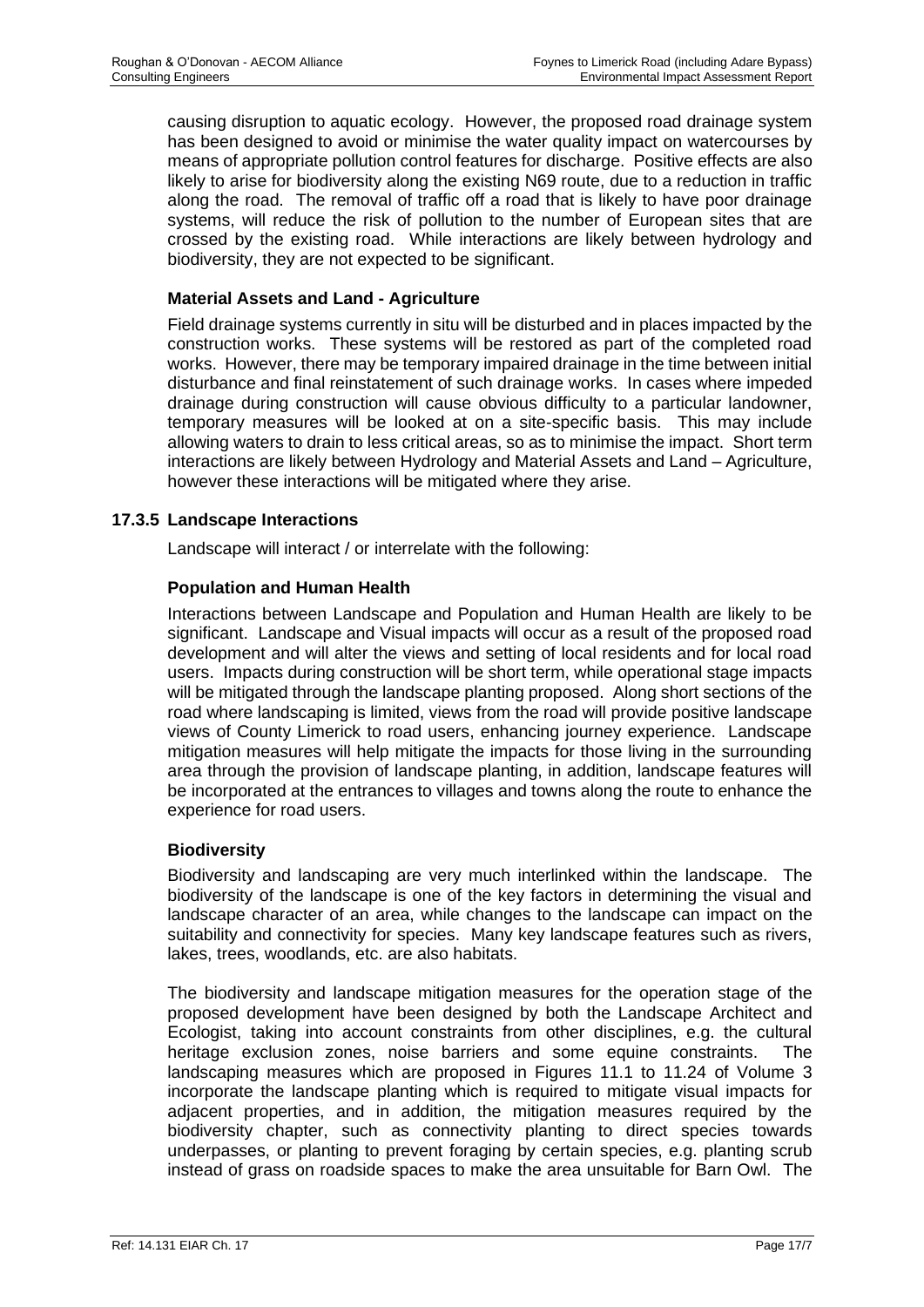landscape mitigation measures include 10 different categories of planting, to match the biodiversity of the current landscape and native species are included where possible. These species mixes have been developed with the project ecologist and have incorporated their recommendations.

# **Noise and Vibration**

Landscape mitigation plans include for additional planting in areas along the proposed road development where space allows. This planting will help mitigate the appearance of noise barriers along the proposed road development, reducing any potential for indirect visual impacts due to noise barriers.

# **Archaeology, Architecture & Cultural Heritage**

Archaeology, Architecture & Cultural Heritage features, including upstanding ringforts, cashels, cemeteries, historic buildings and demesnes can be receptors for landscape and visual impact and can also act as focal elements in the landscape, lending character to views. Interactions between Landscape and Archaeology, Architecture and Cultural Heritage is likely to be significant during operation stage and they have been assessed in Chapters 11 Landscape and Chapter 14 Archaeology, Architecture & Cultural Heritage. Landscape mitigation proposals have taken account of exclusion zones defined in Chapter 14 to protect cultural heritage. New planting proposed along the road corridor will take account of architectural heritage and any new archaeological or cultural heritage findings over the construction period, with the aim of mitigating impacts and preserving setting.

# **Material Assets and Land – Agriculture**

Visual impacts of the proposed road development have potential to significantly interact with agriculture, especially equine facilities. Visual impacts have the potential to disturb horses and animals alike during construction stage predominantly. These interactions have been assessed in Chapter 15 Material Assets and Land – Agriculture. The landscape mitigation measures proposed as part of Chapter 11 Landscape such as screen planting will benefit equine and agricultural farms along the route. Additional mitigation measures have been incorporated such as noise and visual screening for identified sensitive receptors along the route, which will reduce the visual impact on material assets and these are detailed in Chapter 15 Material Assets and Land - Agriculture.

# **Material Assets and Land – Non-Agriculture**

Changes to the Landscape are likely to have significant interactions with Material Assets and Land – Non-Agriculture. Landscape and visual impacts will occur as a result of the proposed road development and will alter the views and setting for sensitive receptors including local residents and local road users. The impact of Landscape on local residents has been assessed in Chapter 11: Landscape and mitigation measures are proposed to help mitigate the impacts for those living in the surrounding area.

# **17.3.6 Noise and Vibration Interactions**

Noise and vibration will interact / or interrelate with the following:

# **Population and Human Health**

Interactions between Noise and Vibration and Population and Human Health are likely as a result of the proposed road development. Noise and vibration levels will have impacts on the Population and Human Health due to increased noise and vibration levels during both construction and operational stages. The impact of noise and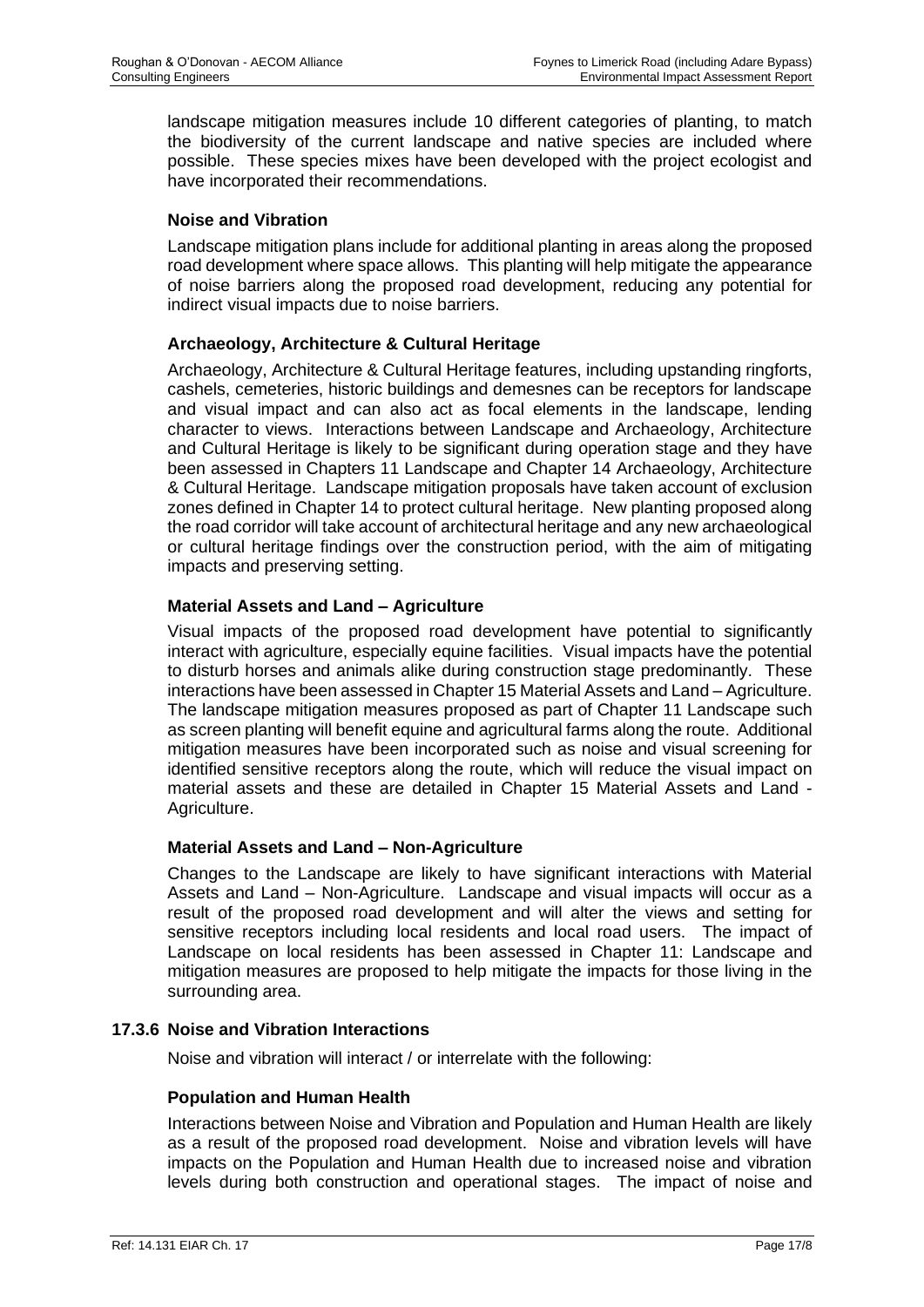Vibration has been assessed in Chapter 12, with sensitive receptors being identified within the vicinity of the proposed road development. The noise and vibration impact assessment describes in detail the changes to noise climate that noise sensitive receptors will experience. Mitigation measures have been incorporated into the design to reduce such impacts on sensitive receptors. The overall impact of noise and vibration is also assessed in Chapter 6 Population and Human Health including the positive impact which sensitive receptors along the existing N69 and N21 will experience as a result of reduced traffic volumes.

# **Biodiversity**

There is potential for interactions between Noise and Vibration and Biodiversity as a result of the proposed road development. Noise and vibration impacts as a result of the construction of the proposed road development have potential to impact on Biodiversity, causing disturbance to species. Mitigation measures proposed as part of Chapter 07 Biodiversity will, however, ensure that all biodiversity is excluded from the site prior to earthworks commencing to prevent noise disturbance.

# **Landscape**

The installation of noise and vibration mitigation measures in the form of noise barriers may result in landscape and visual impacts. They will form visual barriers and screen views of traffic but can also block attractive views across the countryside. Where feasible, new planting will be used to reduce the visual impact of noise mitigation walls, and these will be planted with climbers to soften their appearance.

# **Archaeology, Architecture and Cultural Heritage**

Interactions between Noise and Vibration and Archaeology, Architecture and Cultural Heritage are considered to be significant. Increased noise and vibration levels have the potential to impact on the setting of archaeological, architectural or cultural heritage sites along the proposed road. Impacts on these sites have been assessed in Chapter 14: Archaeology, Architecture & Cultural Heritage. The route selection avoided Archaeological, Architectural and Cultural Heritage sites in the first instance, where possible.

# **Material Assets and Land - Agriculture**

Noise impacts during both the construction and operational phases may impact on sensitive agricultural receptors including a number of equine enterprises. The interactions between these two topics are likely to be significant. While noise mitigation for sensitive receptors for the operation stage have been outlined in Chapter 12 Noise and Vibration, additional measures for construction stage have been included in Chapter 15 Material Assets and Land – Agriculture, where required, to further mitigate noise impacts on equine enterprises. Indirect impacts such as Noise and Vibration impacts have been accounted for in Chapter 15 which has been supplemented by an assessment carried out on equine facilities.

Noise and Vibration levels from the removal of soils and rock excavation have the potential to affect neighbouring livestock on adjacent agricultural land. Good communication between the contractor and adjacent landowners during the construction phase will allow farm animals to be moved, avoiding undue disturbance.

# **Material Assets and Land - Non-Agriculture**

Vibration impacts caused by blasting or rock cutting techniques could have the potential to impact on residential properties in close proximity to the works. Interactions are considered likely to be to be significant. Mitigation measures have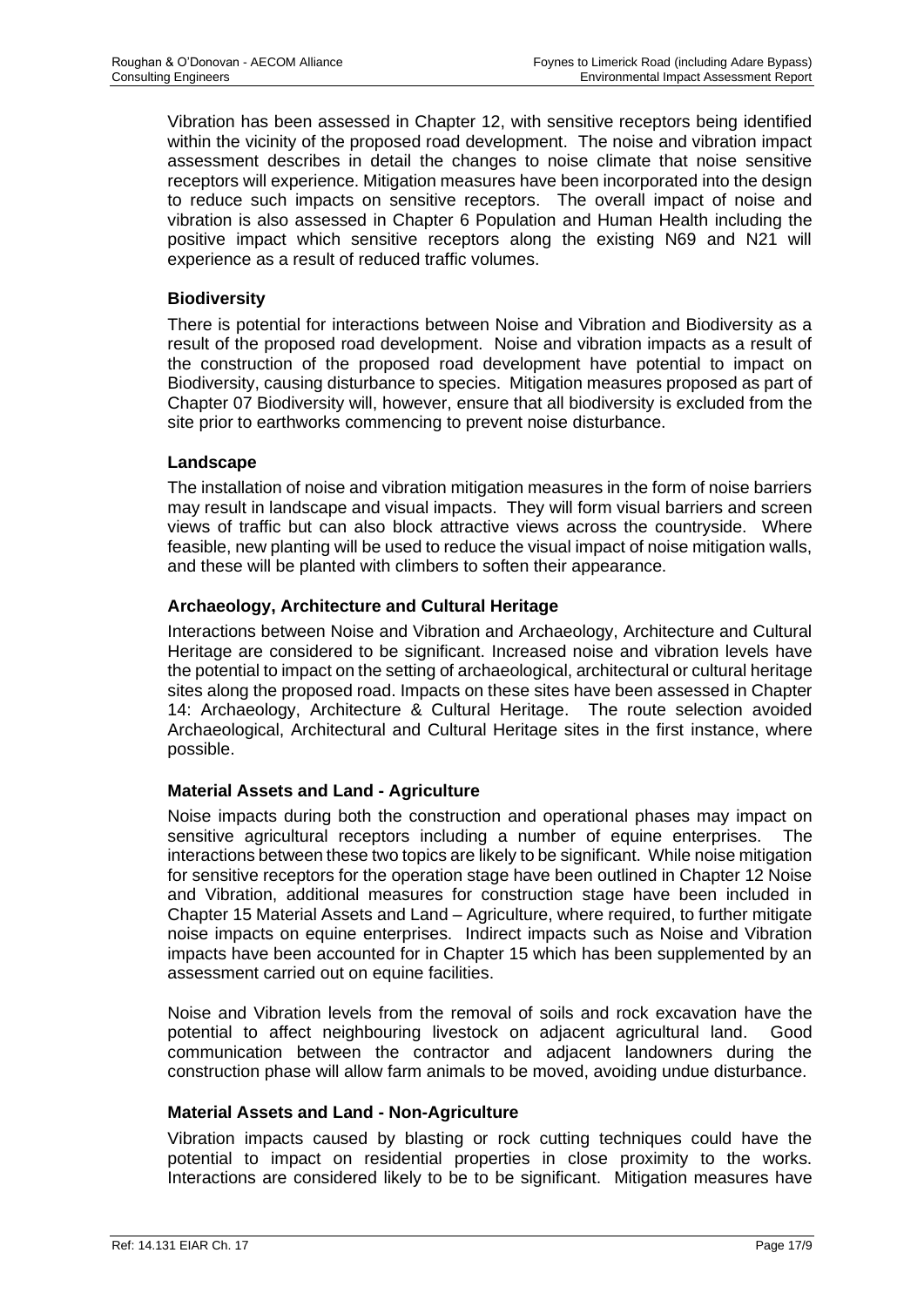been included in both Chapter 16: Material Assets and Land - Non-Agriculture and Chapter 12: Noise and Vibration which include the provision of property condition surveys for buildings within 150m of blasting works to check for their stability prior to works.

# **17.3.7 Air Quality and Climate Interactions**

Air Quality and Climate will interact / or interrelate with the following:

# **Biodiversity**

Interactions between Air Quality and Climate and Biodiversity have the potential to be significant. As well as impacts on human health, some air pollutants also have an effect on vegetation. Concentrations of pollutants in air and deposition of particles can damage vegetation directly or affect plant health and productivity. Deposition of pollutants to the ground and vegetation can alter the characteristics of the soil, affecting the pH and nitrogen availability that can then affect plant health, productivity and species composition. Increased greenhouse gas emissions on a global scale can affect the climate, such that the ability of existing species to tolerate local conditions can change.

Accordingly, a sufficiently detailed assessment as presented within Chapter 13: Air Quality & Climate has been undertaken to estimate pollutant concentrations (i.e. Oxides of Nitrogen  $(NO_x)$ ) at ecologically designated sites that could change as a result of the proposed road development. Mitigation measures proposed for the construction phase of the proposed development will also ensure that airborne dust generation is minimised.

# **Population and Human Health**

There is potential for significant interactions between Air Quality and Climate and Population and Human Health. There has been a detailed consideration of the potential for human health impacts related to airborne emissions from the construction and operational phase of the proposed development. A detailed assessment, as presented within Chapter 13: Air Quality & Climate, has been undertaken to estimate pollutant concentrations (i.e. Nitrogen Dioxide (NO<sub>2</sub>) and fine particulates (PM<sub>10</sub> &  $PM_{2.5}$ ) at specific locations that could change as a result of the proposed road development.

Air dispersion modelling of operational traffic emissions was undertaken to assess the impact of the proposed road with reference to EU ambient air quality standards which are based on the protection of human health. As demonstrated by the modelling results, emissions as a result of the proposed road are compliant with all National and EU ambient air quality limit values and are addressed in Chapter 6 Population and Human Health.

# **Soils and Geology**

There is the potential for interactions between Air Quality and Soils and Geology. Excavations and the movement of soil during the construction phase has potential to result in the release of airborne dust particles. Mitigation measures are provided in Chapter 13 Air Quality and Climate to ensure appropriate actions are taken to prevent such impacts. Therefore, interactions are not likely to be significant.

# **Material Assets and Land - Non-Agriculture**

The potential for impacts on property from air quality and climate during both the construction and operational phases are negligible and a dust minimisation plan has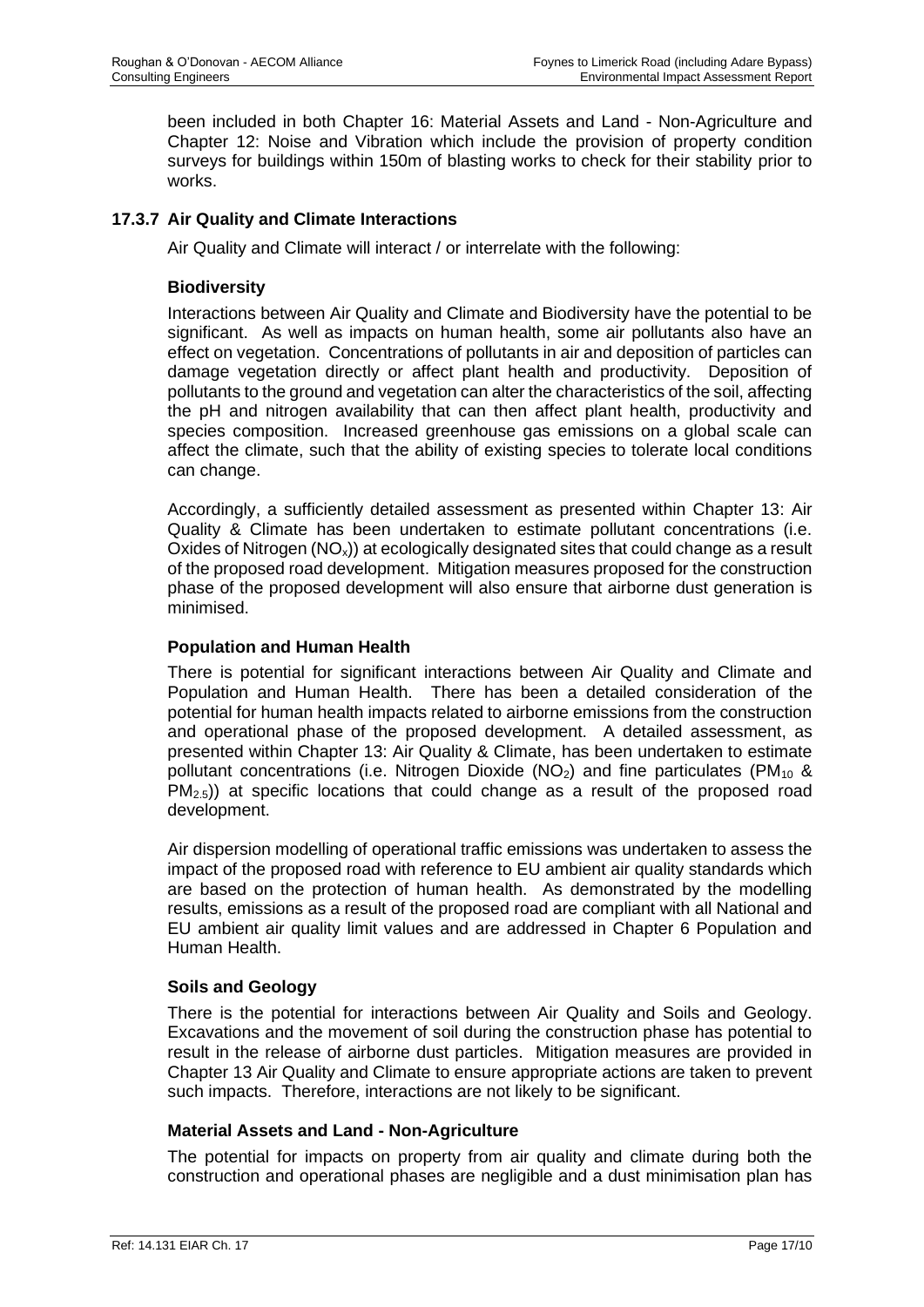been formulated for the construction phase of the project to avoid any impacts on material assets and land. Interactions are not likely to be significant.

# **17.3.8 Archaeological, Architecture and Cultural Heritage Interactions**

Archaeological, Architecture and Cultural Heritage will interact / or interrelate with the following:

# **Population and Human Health**

Enhanced amenity, setting and access at Archaeological, Architectural and Cultural Heritage sites as a result of reduced volumes of traffic along existing N69 and N21, will improve the experience for visitors to view and visit these sites. The heritage village of Adare will be much more attractive to tourists and locals, once the congestion and indirect impact of the existing traffic is removed.

# **Soils and Geology**

The discovery of archaeological finds along the proposed road development during earthworks is a possibility and has been included for in the assessment. A programme of archaeological test excavations will be carried out within the lands made available (LMA) for construction of the proposed road development prior to construction going ahead. These measures will be factored into the soils and geology programme.

# **17.3.9 Material Assets and Land (Agriculture) Interactions**

Material Assets and Land - Agriculture will interact or interrelate with the following:

# **Population and Human Health**

Primary impacts on population and human health due to material assets and land will entail landtake and other agricultural property impacts. Potential impacts on population will be mitigated by measures including the provision of new accesses and replacement boundaries to affected properties. Other mitigation measures include, where possible, the provision of accesses to severed areas of land and fields. stockproof boundary replacements and underpasses reconnecting farmer's land for operational stage.

# **17.3.10 Material Assets and Land (Non-Agriculture) Interactions**

Material Assets and Land – Non-Agriculture will interact or interrelate with the following:

#### **Population & Human Health**

Significant interactions are likely between Material Assets and Land – Non-Agriculture and Population and Human Health. Primary impacts on population and human health due to material assets and land (Non-Agriculture) will entail landtake and other impacts on non-agricultural property. In particular, the acquisition of a number of private dwelling houses will impact on the population. Potential impacts on human beings will be mitigated by measures including the provision of new accesses and replacement boundaries to affected properties.

# **17.4 Cumulative Effects**

Cumulative effects are impacts that result from incremental changes caused by other past, present or reasonably foreseeable developments together with the proposed road development. Cumulative effects were assessed by looking at developments within the last ten years and current developments for which planning has been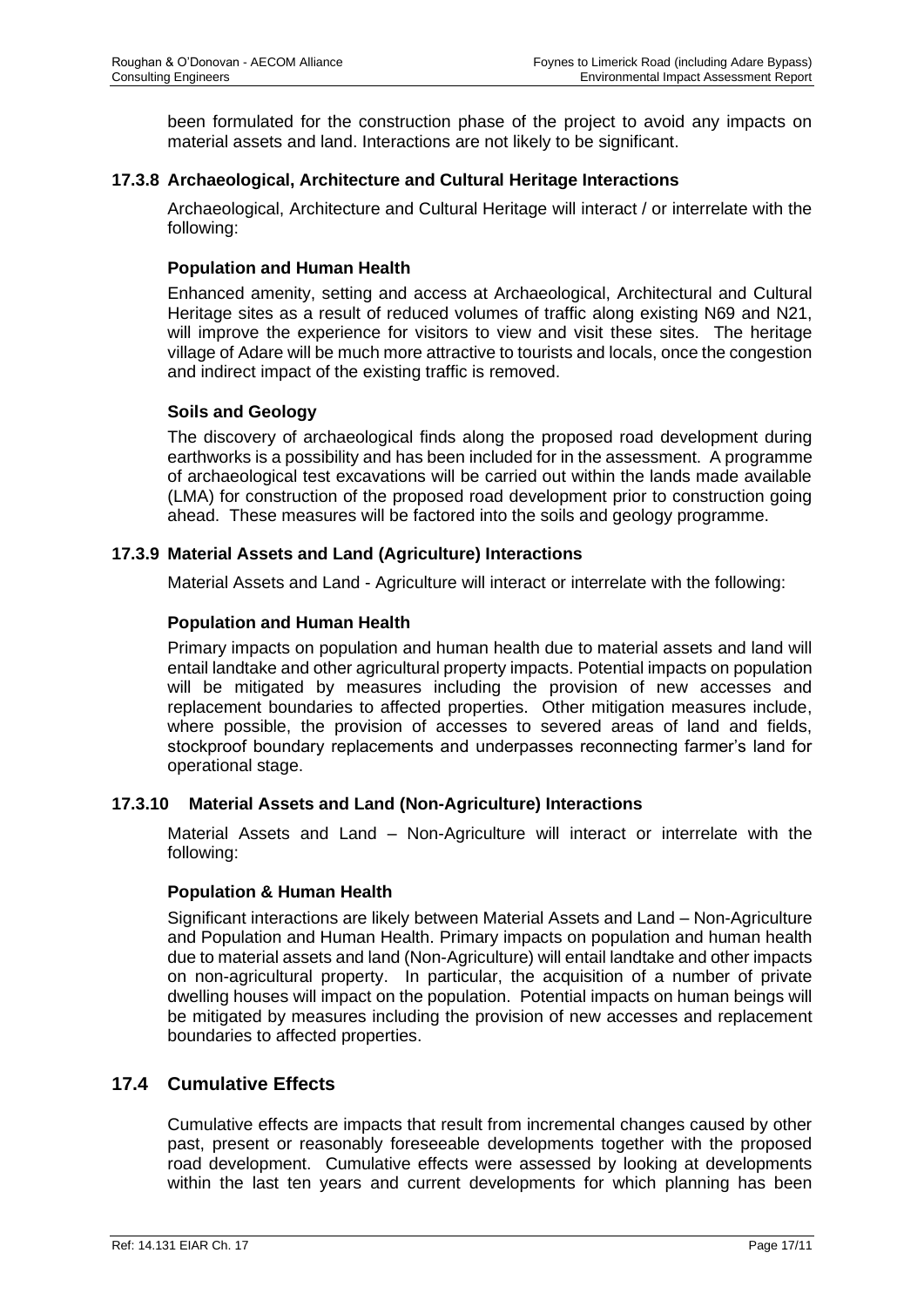received within 10km of the proposed road development location. A consideration of development objectives in the current development plans in the area was also carried out. This cumulative assessment has considered cumulative impacts that are:

- a. Likely;
- b. Significant; and
- c. Relating to an event which has either occurred or is reasonably foreseeable together with the impacts from this development.

A search in relation to plans and projects that may have the potential to result in cumulative impacts was carried out. Data sources included those listed in section 17.2.2. In addition to the projects and plans listed below, a number of small-scale developments, including dwelling houses and extensions, were identified from the wider area surrounding the proposed road development. Plans and projects which were identified from this search are listed and discussed below.

# **17.4.1 Shannon Foynes Port Expansion**

The Shannon Foynes Port Company was granted permission in December 2018 for port expansion works, to include an area of 0.51 ha for quay / jetty development, 33.95 ha undeveloped land at Durnish (to the east for port), related storage and ancillary activities (ABP Ref: 301561-18).

Modifications to the existing jetties and quays are to include:

- i. Connection of the existing West Quay to the existing East Jetty, for the purpose of extending the length of the existing quay to facilitate the mooring of vessels and port related operations;
- ii. Phased expansion of the port estate on 33.95 ha of land immediately adjacent to the east of the existing port estate to provide serviced industrial land, and, to accommodate marine related industry, port centric logistics; and
- iii. Associated infrastructure, to be provided in accordance with a development framework programme prepared for the overall expansion area, which has been lodged with the planning application.

More specifically, the proposal includes the following elements:

- 1. Site development and infrastructure works to the entire expansion lands on a phased basis including:
	- i. Raising of ground levels with fill material to a typical height of +4.44m OD Malin;
	- ii. Provision of all associated services including storm water infrastructure and modification to the existing OPW drainage attenuation system;
	- iii. Provision of 2.4m high perimeter fencing;
	- iv. Landscaping berms and treatments; and
	- v. All associated site development works; all to be delivered on a phased basis.
- 2. Implementation and use of 'Phase 1' of port expansion works including:
	- i. Modification and realignment of part of the existing port estate access road, including provision of new roundabout and junction arrangements, associated lighting, and storm water drainage;
	- ii. Provision of new internal port access road (with associated footpath and combined cycle path) including the provision of bridge structures to facilitate access across existing drainage channels;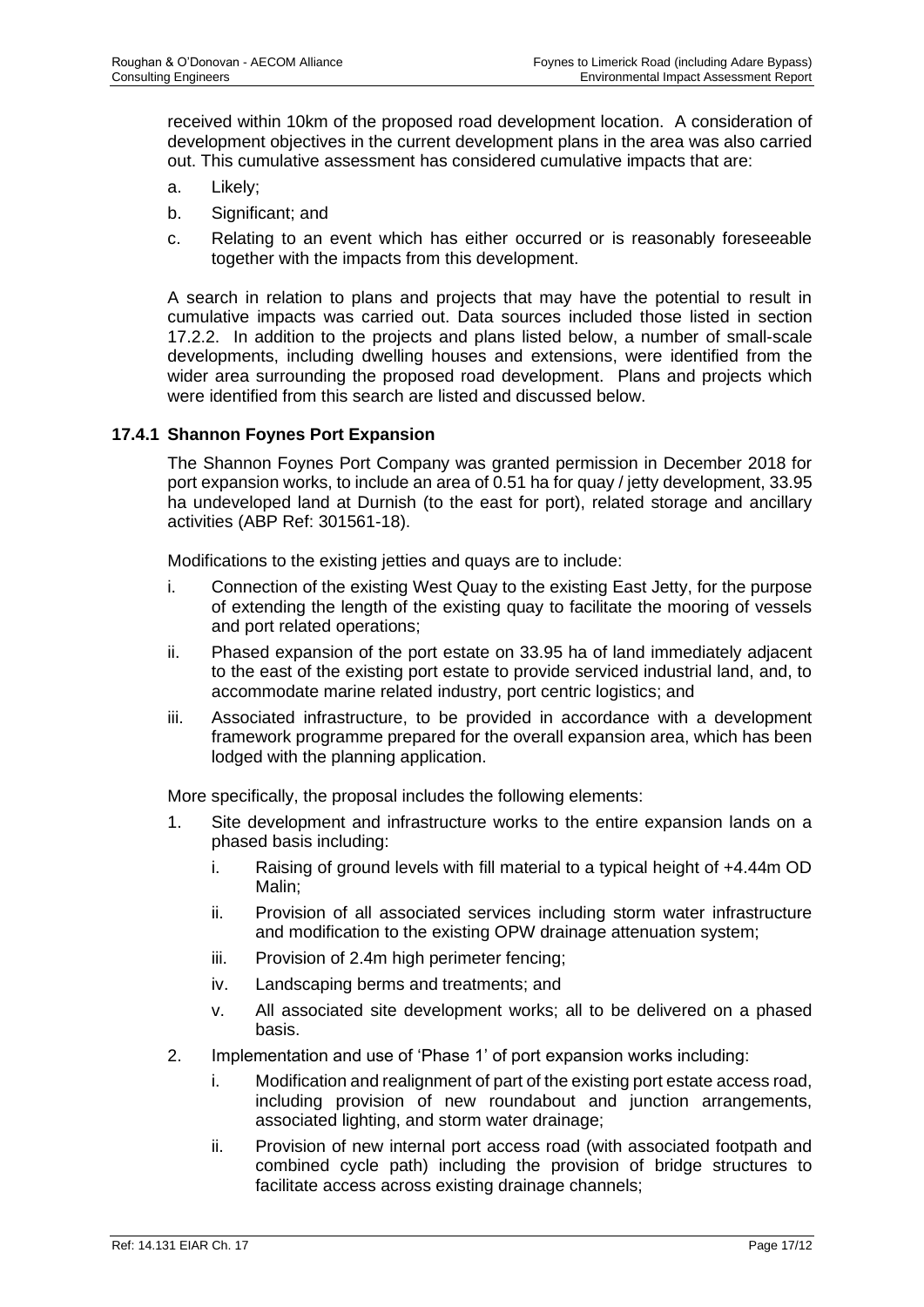- iii. Construction of three covered industrial type warehouse units (with typical maximum ridge height of 15.1m above raised ground level) with associated external storage, parking and circulation areas;
- iv. The provision of separate dedicated uncovered open storage area / container storage area and associated circulation and service area (with maximum container stacking height of 8m if / when container storage required);
- v. Provision of foul water treatment system with polishing filter and discharge to ground to serve the Phase 1a expansion area;
- vi. Modifications to existing Foynes Engineering industrial building, which involves the removal of the lean-to structure affixed to the main building and remedial building and site development works;
- vii. Provision of an ESB electrical substation;
- viii. Provision of lighting columns within the 'Phase 1' expansion area;
- ix. Provision of a new security kiosk and access control barrier on the existing port access road;
- x. Provision of noise attenuation measures along parts of the southern and western boundary of 'Phase 1' expansion area;
- xi. Provision of a bus stop on the existing port access road;
- xii. Landscaping; and
- xiii. All associated site development works.

An EIAR and NIS were submitted as part of the application to An Bord Pleanála. A site-specific Flood Risk Assessment was also undertaken which assessed the impact of the development on both coastal and fluvial flooding. It has been concluded that, with mitigation measures put in place, the development will not result in increased fluvial / drainage flood risk, while in the coastal flooding scenario, the development was found to have at worst a neutral impact, and, at best, a positive impact.

Fill material will be imported onto the site to raise the level of the Durnish lands, requiring a depth of between 1.8 and 2.8m infill. The EIAR identified a number of potential quarries which may be used to source this material and states that the quarry facilities from which this material will be sourced will be registered with the Local Authority and will have the necessary planning permission and other consents in place for the winning and haul of such material. The proposed port expansion will require approximately 592,000m<sup>3</sup> of infill material and has not assumed any potential effect on soils and geology as a result. The proposed road development will require a further 1,150,000  $\text{m}^3$  of material. While both of these developments may use the same quarry sources for material, the haulage of this material has been included in the assessment for indirect impacts and neither environmental impact assessment found an impact with regard to the sourcing of fill material on any environmental criteria.

The Traffic and Transport assessment for the proposed road development took into consideration the proposed Shannon Foynes Port Expansion and included the roundabout proposed at the location of the junction of the L-6188 Port Access Road and the N69, at the western extent of the proposed road development. The proposed road development will assist the expansion of the port through the provision of improved road infrastructure and carrying capacity on the surrounding road network.

On review of the EIAR and NIS for the Shannon Foynes Port Expansion, negative cumulative effects are not likely due to the nature of the impacts and coordination between the two projects during planning stages. The proposed road development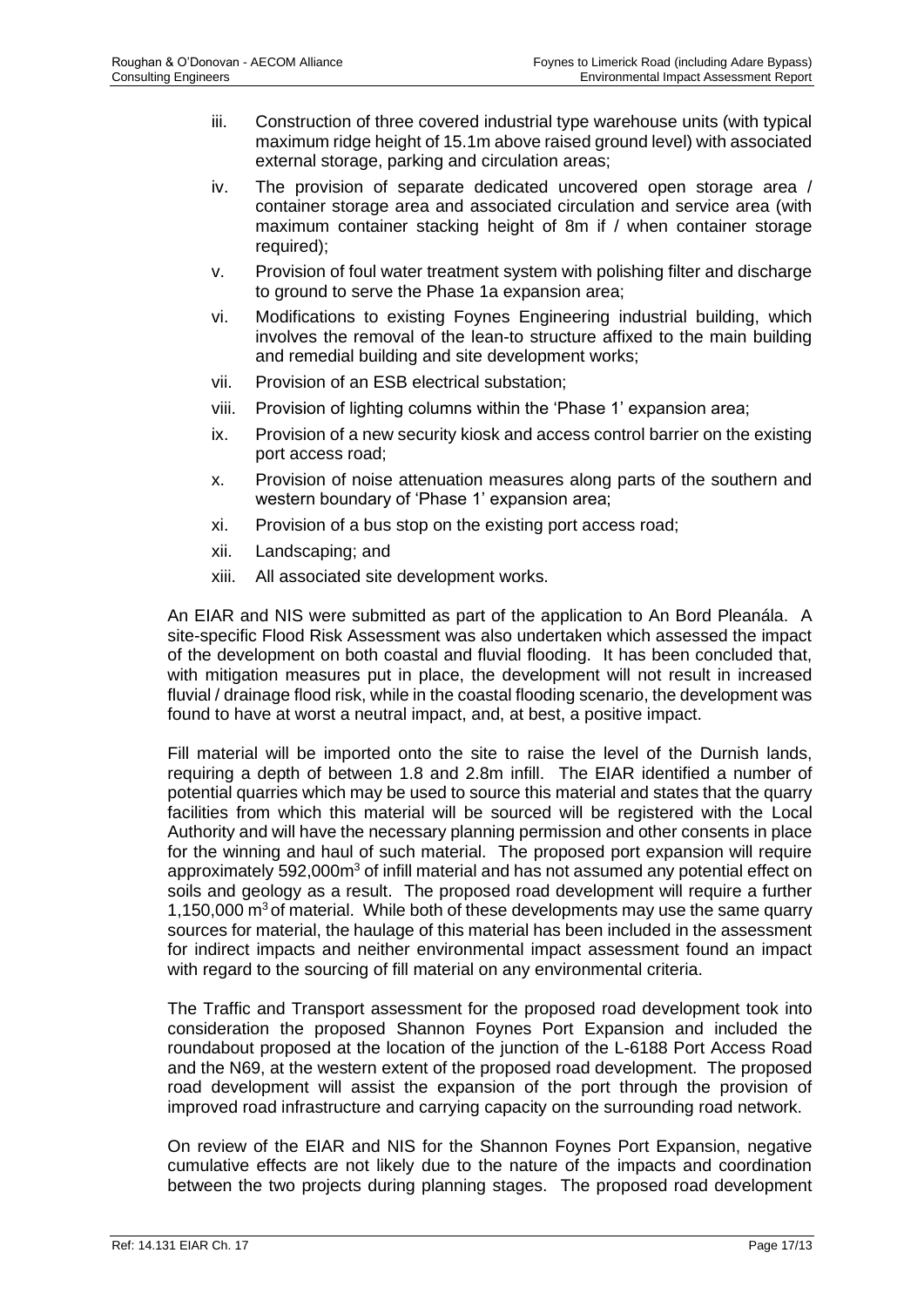has accounted for the future growth of HGV traffic from the Shannon Foynes Port and will support the Shannon Foynes Port expansion, having positive cumulative effects.

# **17.4.2 Bord na Móna**

Planning reference 15/468 relates to a smokeless and bio-mass based solid fuel manufacturing and packaging facility adjacent to existing coal storage and bagging facility, approximately 750m north of the western tie in of the proposed road development. The works will include demolition of buildings and storage structures, changes to an existing warehouse building and construction of a new administration block and car park, installation of weighbridges, kiosk, drainage system and construction of storage areas, an electricity substation and other site works.

Permission was granted to Bord Na Móna Fuels Limited in February 2016. An appeal was taken to An Bord Pleanála and Bord Na Móna was granted permission in July 2016 by the Bord with revised conditions (ref number PL91.246279). Environmental Impact Statement (EIS) was submitted by the developer and the environmental impact assessment carried out by An Bord Pleanála. It is not considered that significant cumulative impacts will arise from the proposed road development due to the modification and expansion of the existing operations at this site. While the alterations to the facility will result in an increase in production levels on site, the site is already established as a production facility and the proposed development has been found to have no direct impacts on a number of environmental criteria. Mitigation measures have been incorporated where required in the design to ensure that residual impacts will not be significant. The impacts as a result of this development have been considered in light of the proposed road development and will not result in significant cumulative effects.

# **17.4.3 Nestle – Wyeth Nutritionals Ireland Ltd**

A number of planning applications have been submitted in the past few years for the site at Tomdeely North, Askeaton, 780m north of the Askeaton Link tie in proposed as part of the proposed road development.

Planning Application Reference 17617 was granted permission in August 2017 to demolish the existing temporary building and link corridor to the existing production building, relocation of an external fire escape stairs, construction of a one-storey staff locker room, an enclosed loading area to the existing warehouse building and minor internal alterations. Also in 2017, permission was granted for the demolition of 2 no. existing Oil Tanks and bund wall, and the construction of a two-storey Water Treatment Building and a two-storey Waste Treatment Building in planning application 17584.

Two planning applications were also granted in 2016 for the site, (planning application Reference 16249) comprised permission for construction of two proposed new buildings that will adjoin the existing building, a new entrance lobby and exit lobby onto the existing building and construction of a surface car park to the south of the new pilot plant building to accommodate 9 visitor car parking spaces. Planning Application Reference 16194 granted permission for the construction of a two-storey extension to the existing High-level Warehouse at ground floor level consisting of a two storey Intermediate Hopper Room and a single-storey Plant/Equipment Room at its manufacturing facility.

Previous to this, in 2015, planning application Reference 151057 granted permission for a surface car park for 156 parking spaces and site development works include the demolition of two vacant residential dwellings. While planning application Reference 14895 granted permission for 5 Air Handling Unit Rooms, 1 Plant Room and 1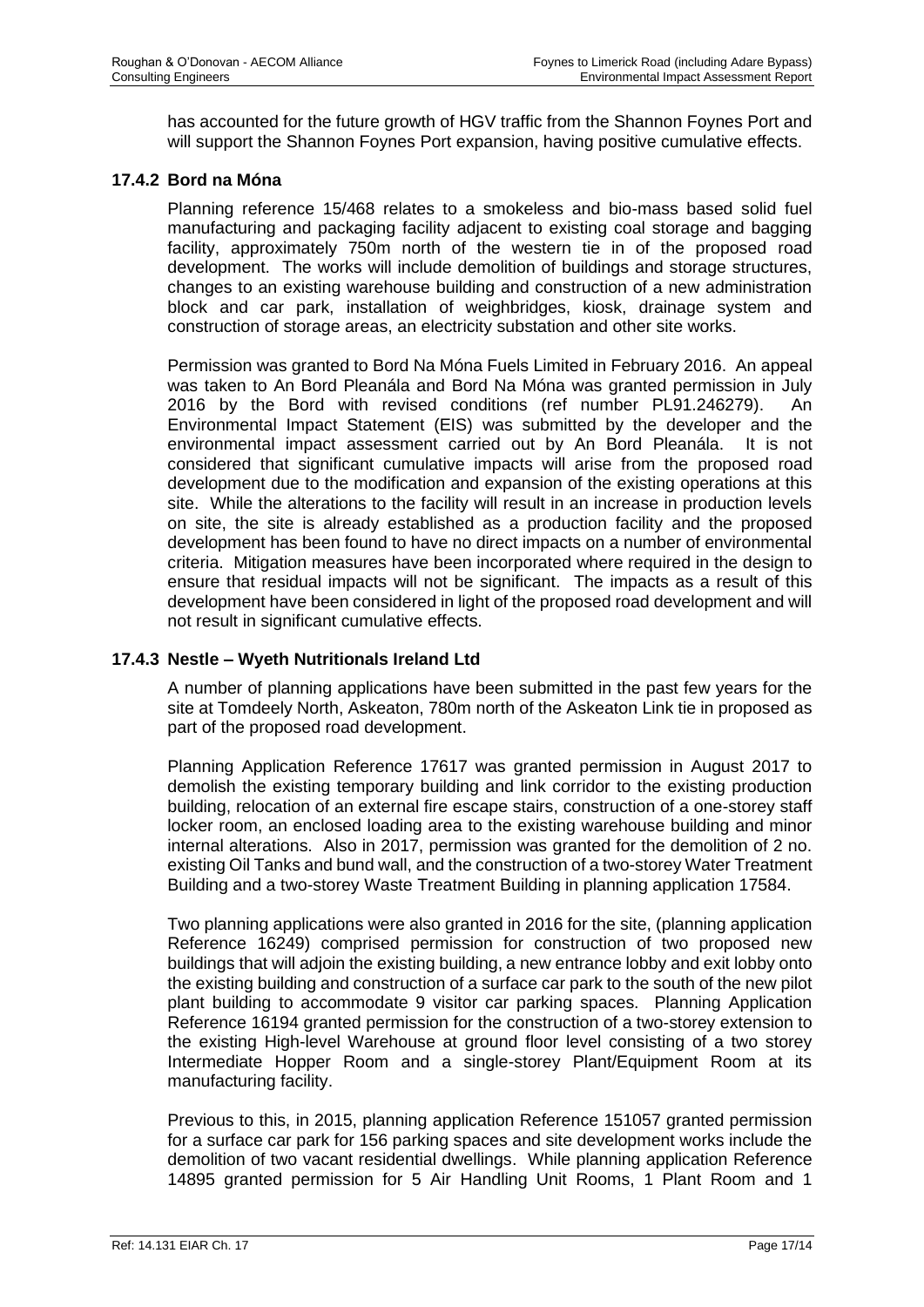Transformer Room including link corridors and equipment platforms, all on the roof of the existing single storey production building at its manufacturing facility.

Wyeth Nutritionals are regulated by the Environmental Protection Agency (EPA), Integrated Pollution Control (IPC) Licence No (P0395-03). The 2018 annual report found that all emissions were within their licensed emission limit values. It is not considered that significant cumulative impacts will arise from the proposed road development and the Nestle – Wyeth Nutritionals development due to the distance between the two developments and the nature of the works associated with the above applications.

# **17.4.4 Great Southern Greenway**

An extension to the Great Southern Greenway walking & cycling route was submitted as a Part 8 application (Reference 178002) in 2017. The section from Rathkeale to Ballingarrane along the former Limerick to Kerry line will include development of approximately 3km section to include the provision of a rolled gravel surface path and all associated drainage, fencing, signage and repair works to structures.

As the proposed development crosses the route of this proposed greenway extension, an underpass will be provided to allow the planned development of the greenway, despite the development of the proposed road development. Given the quite limited interactions between the two developments, no cumulative effects are expected as a result of the proposed road development.

# **17.4.5 Adare Manor Hotel & Golf Resort (15/920) Tizzard Holdings**

The refurbishment of Adare Manor Hotel and Golf Resort was granted permission in January 2016 for refurbishment and expansion works. Construction was carried out in 2016 and 2017, of which the key elements of the works included a conference / ballroom wing and bedroom wing attached to the hotel extension at the manor, a refurbished golf clubhouse and carriage house, and reorganised support buildings such as a facilities complex and an energy centre, in addition to reorganised car parks and new entrance gates.

An EIS was completed for this development, in which works were stated to have potential to interfere with bat roosts and feeding areas. It was also stated that an ecologist will monitor any such activity and liaise with National Parks and Wildlife Service (NPWS) as required. The potential impacts on bats have been assessed in detail within this EIAR and the Natura Impact Statement (NIS) prepared for the proposed scheme. Due to the distance of the proposed road development from the Adare Manor Hotel, and the suite of mitigation measures proposed as part of the proposed road development, there is not likely to be any cumulative impact on Lesser horseshoe bats as a result of the two developments.

# **17.4.6 Irish Cement Limited**

Irish Cement Limited was granted a 10-year permission for development to allow for the replacement of fossil fuels through the introduction of lower carbon alternative fuels and to allow for the use of alternative raw materials in their Limerick Cement Works. The works included the construction of: a tyre storage area and associated conveyor; a proposed pumpable fluids storage tank; a proposed fine solids dosing building; an alternative raw materials storage building; 3 silos; and a by-pass filter. The works will also include for the demolition of 4 steel and metal clad covered car park bay structures and ancillary works. The application (ref. 16/345) for the works in Castlemungret, approximately 6.5km north east of the eastern tie in at the Attyflin Junction was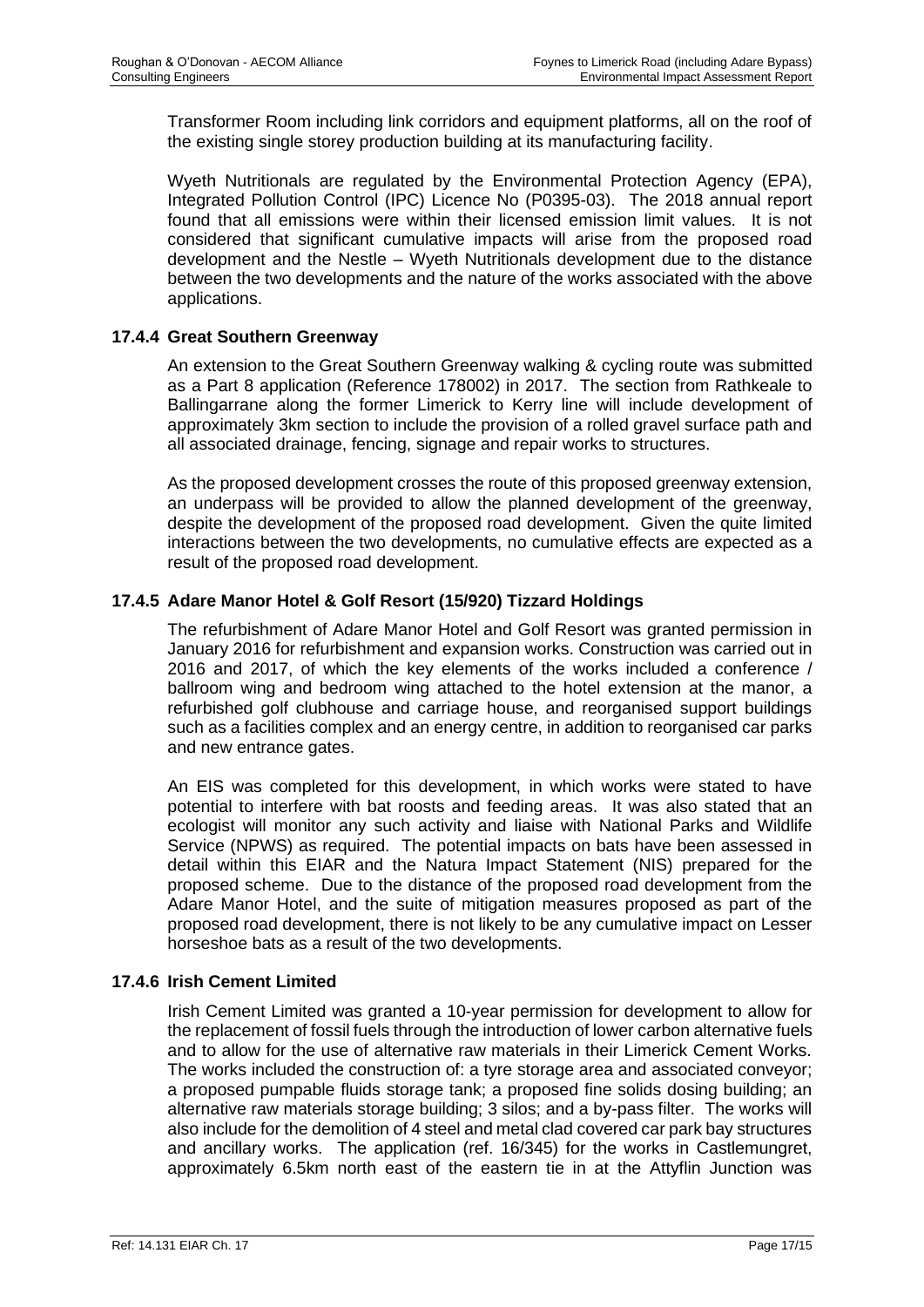appealed to An Bord Pleanála in April 2017 and was subsequently granted permission by the Bord with conditions, in April 2018.

Due to the distance from the proposed road development and the onus of the factory to comply with their IPC license, no likely significant cumulative effects are expected.

# **17.4.7 Greenstar Environmental Services Ltd**

Greenstar Environmental Services Ltd was granted planning permission in 2014 under planning reference 13300 to increase the amount of waste accepted annually to their company in Ballykeeffe, Dock Road Limerick, to 130,000 tonnes. The application was accompanied by an EIS and a revision will be required to their EPA IPC License on expansion of capacity. The proposed expansion does not require the construction or provision of any new buildings.

The planning application for the proposed increase in capacity relates to the Greenstar holding on Dock Rd, approximately 8.2km north east of the proposed road development. Due to the distance from the proposed development, no significant cumulative impacts are expected as a result of the proposed road development.

# **17.4.8 CPL Fuels Ireland Ltd (14/603, 15/818 and 18/491)**

CPL Fuels Ireland Ltd were granted planning permission in 2015 for works including the alterations and extension to the existing industrial building, erection of new buildings and hardcore area for processing and storage of solid fuel briquettes by CPL and to use the property for the import and export of products through the Port of Foynes. The development will incorporate the construction of two weighbridges, a wastewater treatment system and drainage infrastructure etc. An EIS and NIS were prepared for the application, which found that it would not have impacts on the Lower River Shannon SAC and River Shannon and River Fergus Estuaries SPA alone or incombination with other Shannon-Foynes Port activities. The CPL Fuels site is located 1km north of the Foynes tie in of the proposed road development, within the lands of Shannon Foynes Port.

The permission granted was subject to a number of conditions, to ensure impacts would not occur. Minor amendments were made to this application in 2015 through a further planning application (ref:15818). This was granted by the Local Authority in January 2016. Minor amendments to this approved development were granted permission in July 2018, to include additional covered storage area and reduced packaging area, and the relocation of the permitted biomass building to accommodate such.

The proposed road development will provide improved road infrastructure for companies such as CPL Fuels Ireland for the distribution of their product. Significant negative cumulative impacts are not anticipated as a result of the mitigation measures provided in the EIS and NIS and the conditions attached to the planning permission.

# **17.4.9 Housing Developments**

#### **Nasso Property Holdings Ltd.**

Permission was granted in 2014 to extend the duration of planning application Reference 08/1900 for development comprising 28 dwellings of various bed numbers, three blocks comprising apartments and commercial/retail units, a crèche, retirement village of 70 units, and the demolition of 2 agricultural buildings. Permission is granted until 2<sup>nd</sup> March 2020 and the site is located at Graigue, Adare, approximately 2km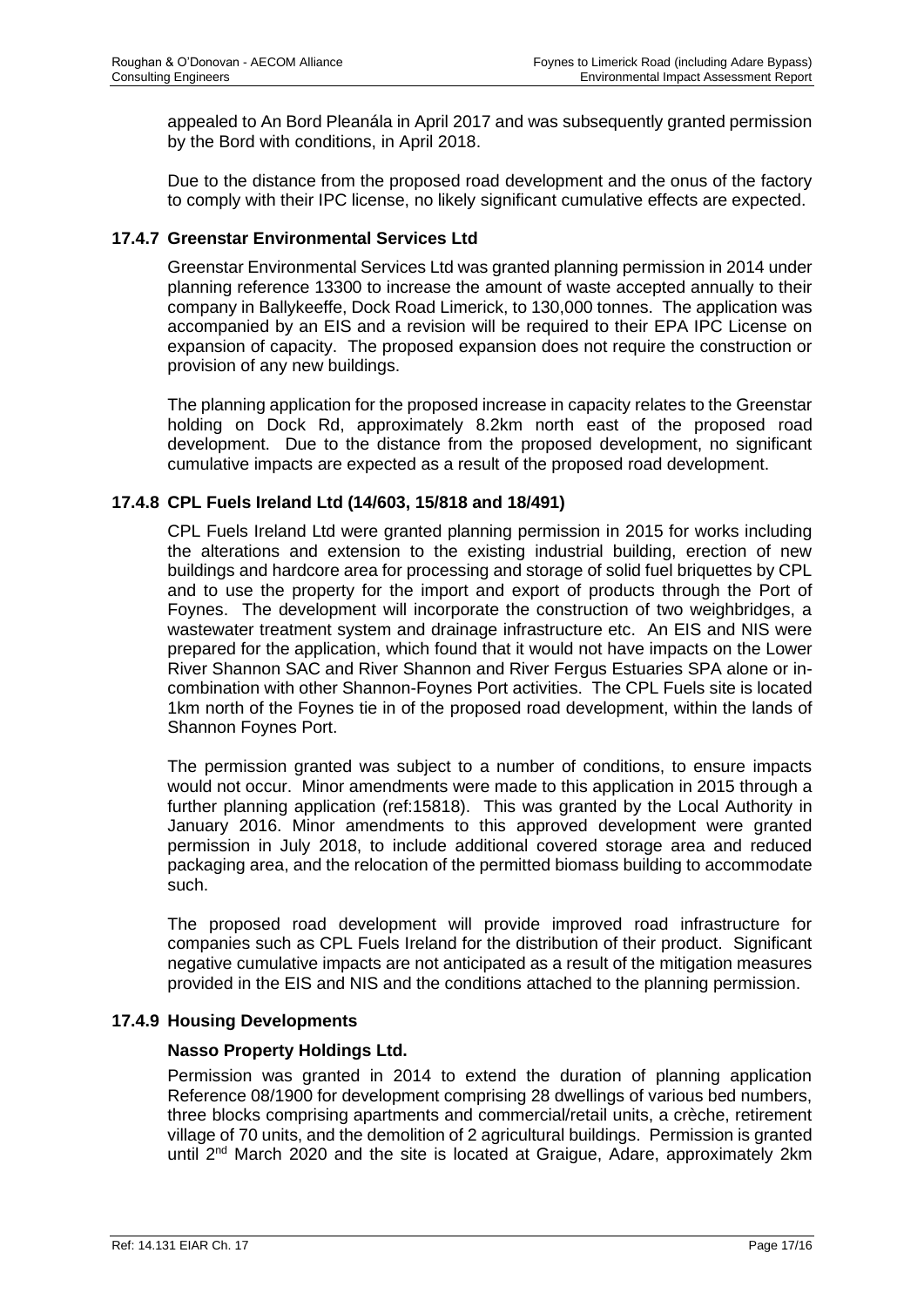south of the proposed development. Due to the distance from the proposed road development, no cumulative impacts are likely.

# **17.4.10 Development Plans**

# **Limerick County Development Plan (As Extended) (2010 - 2016)**

The Limerick County Development Plan 2010 – 2016 (As Extended) includes transport and development objectives to ensure that the transportation, infrastructure, natural and energy resources shall be developed in a sustainable and efficient manner. Variation No.6 was adopted as part of the Plan in April 2018, which sees policy support for "*Design, reserve land for and commence construction of a bypass of Adare and N21 Route Improvements from Adare to the County boundary", as resources become available" and "Design, reserve land for and commence construction of a new road between the N21 at Rathkeale and the N69 at Foynes as resources become available"*. The environmental impacts of the Variation were assessed within the Strategic Environmental Assessment carried out for the Variation. Mitigation measures were included in the Variation text to ensure that significant impacts would not occur at project level.

The County Development Plan also outlines proposed National Road Improvements, of which the N20 Cork Road is included:

"*Design, reserve land and commence construction of the N20 upgrade to Motorway standard, which forms part of the strategic Atlantic Corridor and is included in "Transport 21" from Patrickswell to Charleville in County Limerick*."

#### **Cork to Limerick M20**

In 2008 a study was commissioned by Cork County Council to identify a preferred route corridor for an upgraded road between Cork and Limerick. Subsequently proposals for the M20 Cork Limerick Motorway Scheme were lodged with An Bord Pleanála in 2010. The 2010 scheme included a proposed motorway between the existing N20 at Blarney, Cork and the existing N21 west of Attyflin, Limerick. The M20 Cork Limerick Motorway Scheme was withdrawn from An Bord Pleanála in 2011 due to the economic downturn.

An improved road between Cork and Limerick has been identified in the 2018-2027 National Development Plan (NDP) as a major enabler for balanced regional development. Since the identification and appraisal of the preferred route for the M20 Cork Limerick Motorway Scheme in 2010, assessment methods for environmental and economic impacts have been updated and these may affect the suitability of any previously selected corridors. In May 2019, Limerick City and County Council appointed Technical Advisors to progress the planning and design for the N/M20 Cork to Limerick Road Improvement Scheme. The Technical Advisors have been commissioned to deliver the planning and development of the scheme encompassing Concept and Feasibility, Options Selection, Design & Environmental Evaluation and Statutory Processes.

While currently there is limited information available regarding the predicted impacts of the future N/M20 Cork to Limerick Road Improvement Scheme, on review of the original M20 Cork to Limerick EIS documents that were published in 2010, it is expected at this stage that there will be some cumulative impacts as a result of both road developments.

# **Population and Human Health**

While the proposed developments are within different study areas, they are expected to result in similar impacts with regard to population and human health. Similar to the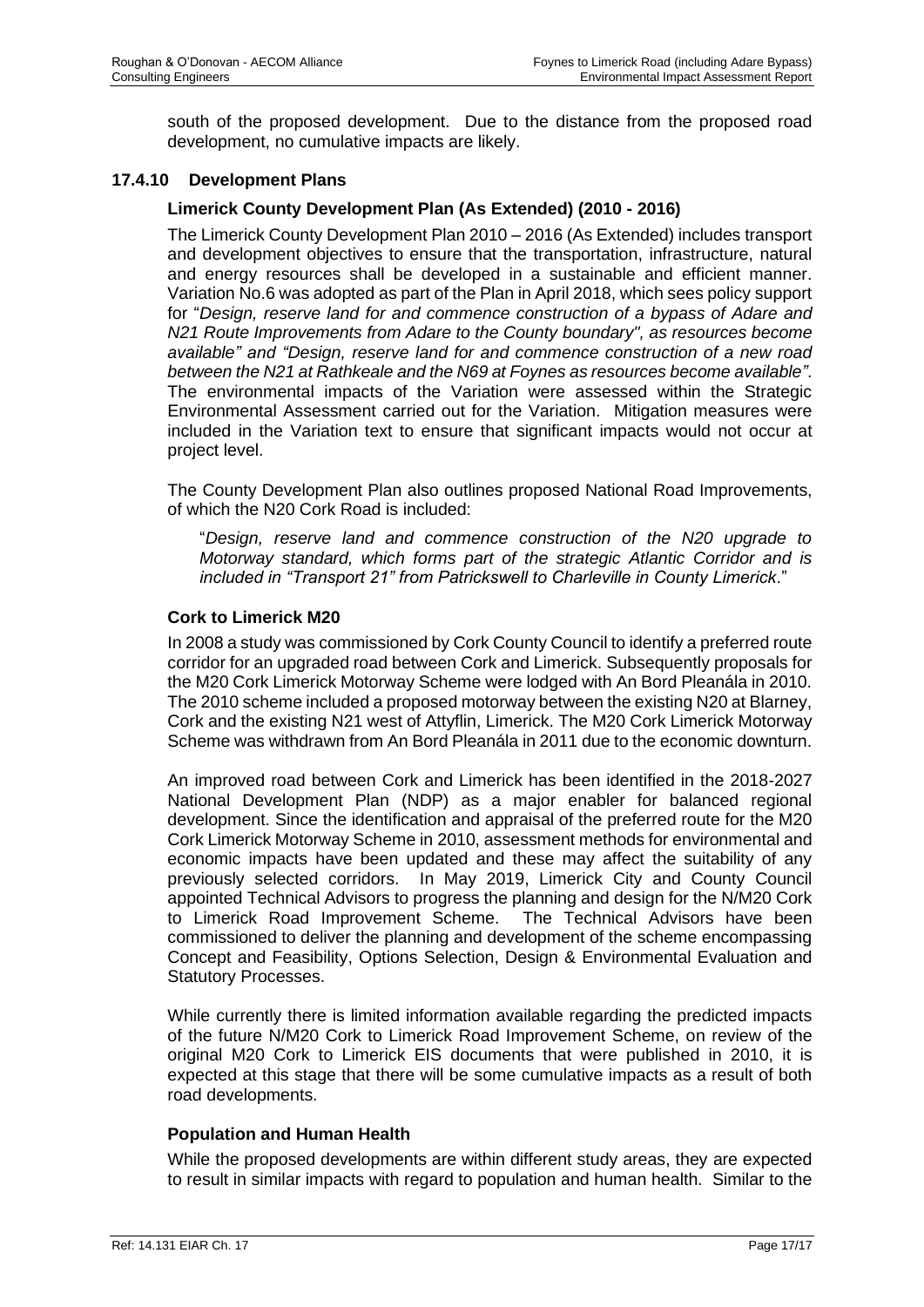proposed Foynes to Limerick Road development, the M20 Scheme is expected to result in cumulative positive impacts in terms of improved safety, journey times, journey amenity to road users and improved amenity within towns and villages along the existing roads due to the removal of through traffic. Cumulative impacts to human health are also expected to be beneficial on a community level.

# **Ecology / Hydrology**

The previous M20 fell predominantly within the catchment of the River Blackwater, and the EIS and NIS focused on potential effects on the River Blackwater cSAC. While the M20 road development included a crossing of the River Maigue, it was approximately 7km upstream of the Lower River Shannon cSAC at Adare. The predicted residual impact of the river crossing, and the crossings of associated tributaries of the River Maigue, was found to be imperceptible and temporary during the construction stage on both the River Maigue and the Lower River Shannon cSAC, while for the construction stage it was found to be imperceptible and permanent. In addition, residual impacts on water quality in general, were found to be imperceptible to slight beneficial (in areas where the existing N20 was being upgraded). The proposed Foynes to Limerick Road (including Adare Bypass) has been found to have no residual negative impacts on water quality within the catchments crossed by the proposed development. Similarly, the NIS found that the development will not adversely affect the integrity of any European Site, in view of its Conservation Objectives including the Lower River Shannon SAC. Therefore, the cumulative impact as result of both road developments for Ecology and Hydrology is not significant.

It is likely that the construction of the M20 scheme will result in the severance of commuting routes for wildlife and mammal territories including breeding grounds and foraging habitat. However, extensive mitigation measures have been provided as part of the proposed Foynes to Limerick road development to reduce impacts and to reestablish connectivity within the landscape. Once best practice measures are undertaken in the design of the M20 scheme, it is considered that there will not be significant cumulative impacts for mammal movements.

# **Hydrogeology**

The eastern tie-in of the proposed Foynes to Limerick Road development, where the previous M20 proposed to tie into the M21 at Monearla, is located in a Locally Important Aquifer (Bedrock which is Moderately Productive only in Local Zones). The Foynes to Limerick Road (including Adare Bypass) has been found to have a residual impact of imperceptible on all aquifers is crosses, therefore, it is expected that no cumulative impacts on the hydrogeology would be expected as a result of the future M20 Scheme.

# **Noise and Vibration**

With regard to cumulative noise and vibration impacts, the construction phase of the proposed Foynes to Limerick road development will occur mainly offline, and north of the existing N21, and therefore will be remote from the development of the M20 Scheme. The only potential for cumulative impacts could therefore be due to construction vehicles on the existing road network between Adare and Patrickswell if both road schemes were constructed at the same time, which is very unlikely in the context of the significant time differential of several years between the planning applications for the two schemes.

The operational stage of the proposed development will provide reductions in noise levels along the existing N21, west of, and including Adare town due to the removal of traffic. Impacts along the N21, east of Adare, as far as the existing M20 junction at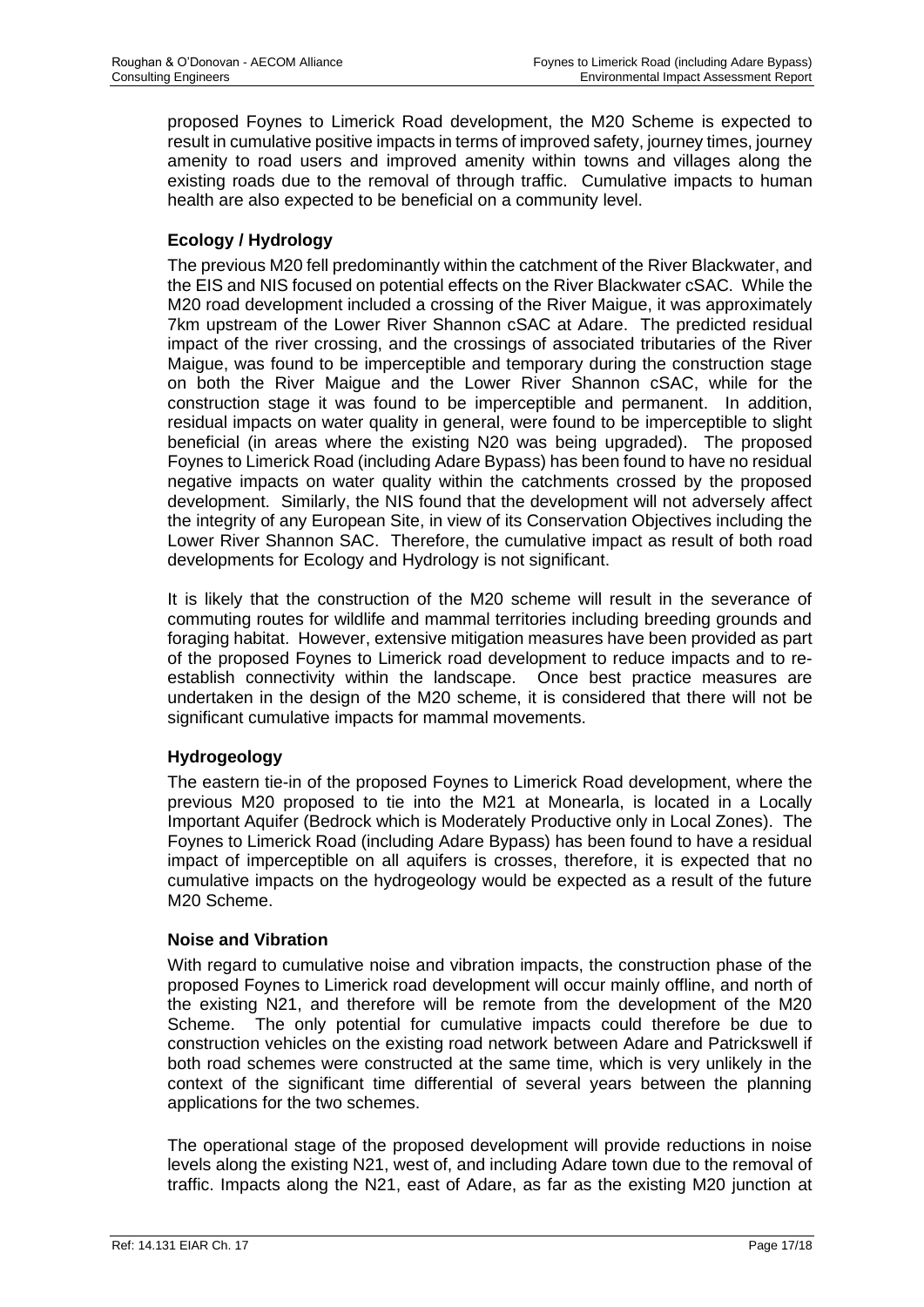Attyflin have been modelled using the high-growth scenario in the Design Year 2039 as per Chapter 5 which also took into account the traffic volumes forecast for the M20. Predicted noise levels have been reduced to the TII design goal, or the same levels as the Do-Minimum value, in line with the TII guidelines, with the use of mitigation measures. Therefore the likely cumulative impacts of both road schemes have been assessed in this EIAR for noise and vibration.

# Air **Quality and Climate**

The construction stage of the proposed development has been found to have an insignificant and imperceptible impact on air quality and climate respectively following mitigation. The operation phase has also found the impact of the proposed road development to be imperceptible for both air quality and climate, for the long and short term. It is therefore likely that the cumulative impacts from both the proposed road development and the M20 Scheme will not be significant.

# **Archaeology and Cultural Heritage, Material Assets**

The proposed road development travels north of the existing N21 and joins the N21 in the townland of Kilgobbin. East of this, the proposed road development is online on the N21 and will require limited upgrades to the existing N21. While it is unclear where the proposed M20 Scheme will terminate, it is expected that there will be no significant cumulative impacts on Material Assets as a result of both developments.

# **Shannon-Foynes Port Company Masterplan – Vision 2041 (2013)**

The Shannon-Foynes Port Company's ambition to provide a new deep-water berth (circa 15m draught) at Foynes and the continued expansion of existing infrastructure at Foynes in order to capitalise on the trend toward larger vessels will all lead to increases in traffic at the port. The Shannon Foynes Annual Report 2016 states continued growth is strongly dependent on good quality road and rail connection. It also states the implementation of the preferred route for the Foynes to Limerick Scheme is critical infrastructure required for the development of the Shannon Foynes Port Company and its hinterland. Provision of improved road access to Shannon - Foynes Port will provide a key support for the growth of the port and associated industries.

The Vision 2041 Masterplan also includes for the reinstatement of the Foynes to Limerick Railway Line. Objectives included in relation to the Rail line include:

- *Protection of the permanent way of the existing line should be ensured at a minimum*
- *A programme of maintenance and inspection should be put in place to ensure that the line does not fall into further disrepair*
- *Clarification should be received from IE regarding a definitive reinstatement timeline, so that the line can have a specific re-opening timeline in place in the event of a trigger event becoming likely*

A Strategic Environmental Assessment (SEA) was carried out for the Vision 2041 Masterplan which concluded that potential impacts included increased road traffic and emissions. However, the proposed road development will provide a less congested route for the Port of Foynes traffic and has taken into account the impact of Heavy Goods Vehicle (HGV) levels and traffic counts projected by Vision 2041 in the traffic analysis for the proposed road development. The proposed road will intersect with the Foynes to Limerick Railway Line at three locations, providing overbridges for the proposed road to travel across the rail line, so as to preserve the railway for further